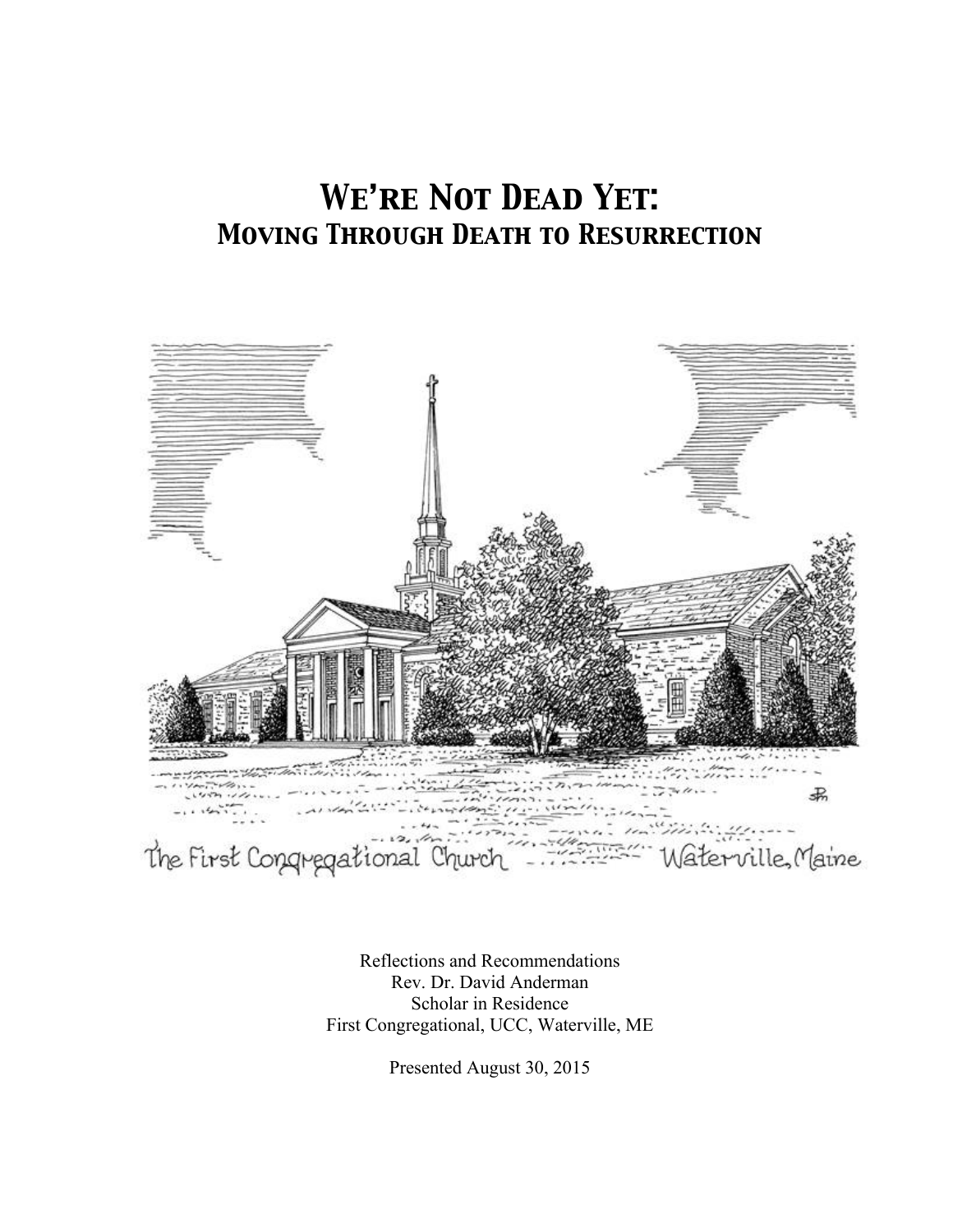© Copyright David E. Anderman 2015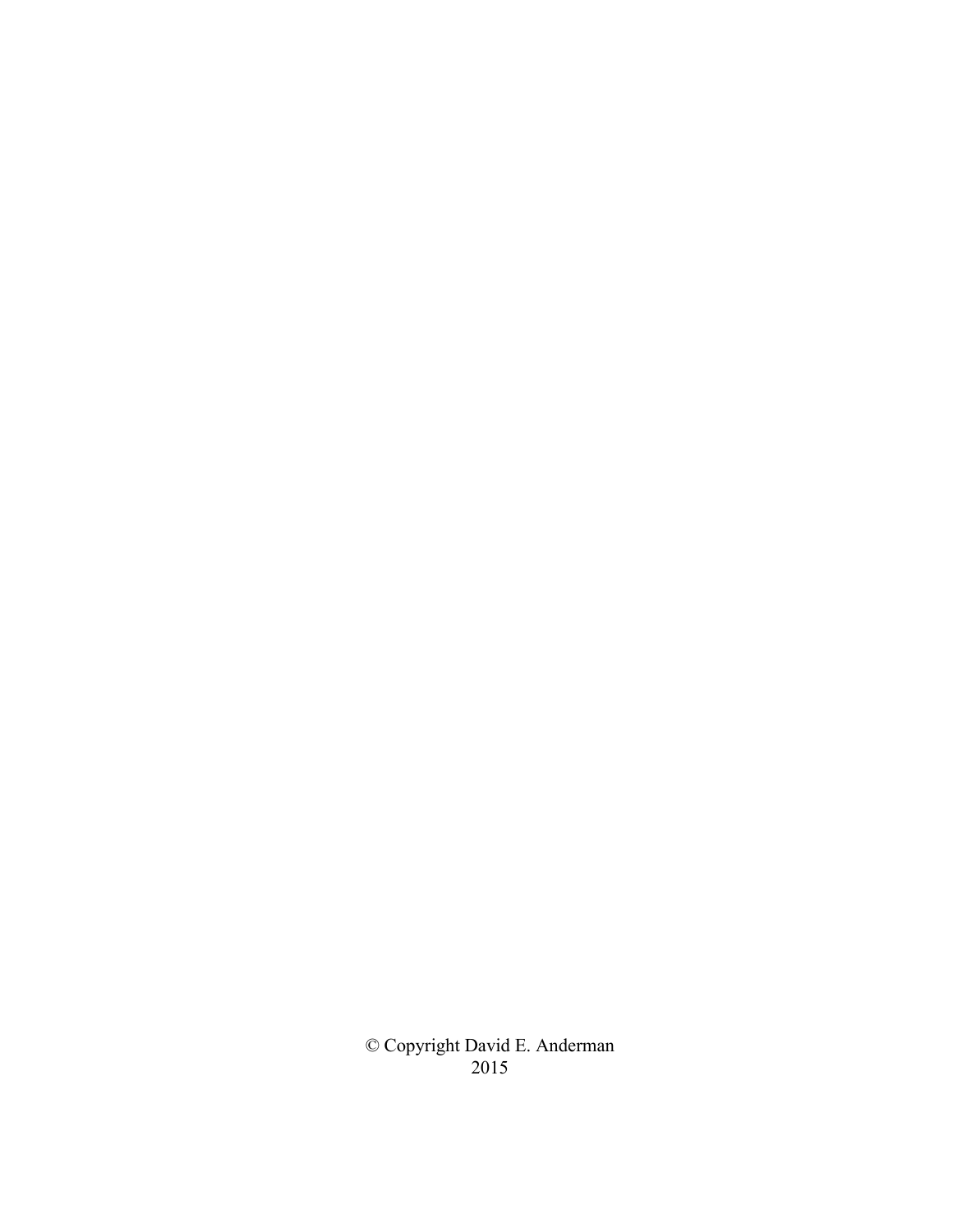# Table of Contents

| $\mathbf{I}$ . | Introduction                                                                                                                                                                                                                                 | $\mathbf{1}$                                          |
|----------------|----------------------------------------------------------------------------------------------------------------------------------------------------------------------------------------------------------------------------------------------|-------------------------------------------------------|
| II.            | Larger Context                                                                                                                                                                                                                               |                                                       |
|                | A. Brief Historical Overview<br>B. The End of Christendom<br>C. The End of Modernism & the Beginning of Postmodernism<br>D. Prospects for the Church in North America                                                                        | $\mathbf{1}$<br>$\overline{2}$<br>$\overline{4}$<br>6 |
| III.           | <b>Local Context</b>                                                                                                                                                                                                                         |                                                       |
|                | A. Economic & Demographic Changes in the Waterville Area<br>B. Impact on the Waterville Church                                                                                                                                               | 8<br>8                                                |
| IV.            | The Need for Relationships and Relational Theology                                                                                                                                                                                           |                                                       |
|                | A. Faith or Belief?<br>B. Individual & Communal Spirituality<br>C. Practical Implications<br>D. Theology and Ecclesiology<br>E. Summary                                                                                                      | 9<br>11<br>13<br>13<br>17                             |
| V.             | Recommendations and Resources<br>A. Key Concepts<br><b>B.</b> Recommendations<br>1. Primary Recommendations<br>2. Spiritual and Theological Grounding<br>3. Relationships<br>4. Nuts and Bolts<br>5. For the Pastor<br>C. Selected Resources | 17<br>17<br>20<br>21<br>22<br>23<br>23                |
| VI.            | Conclusion                                                                                                                                                                                                                                   | 24                                                    |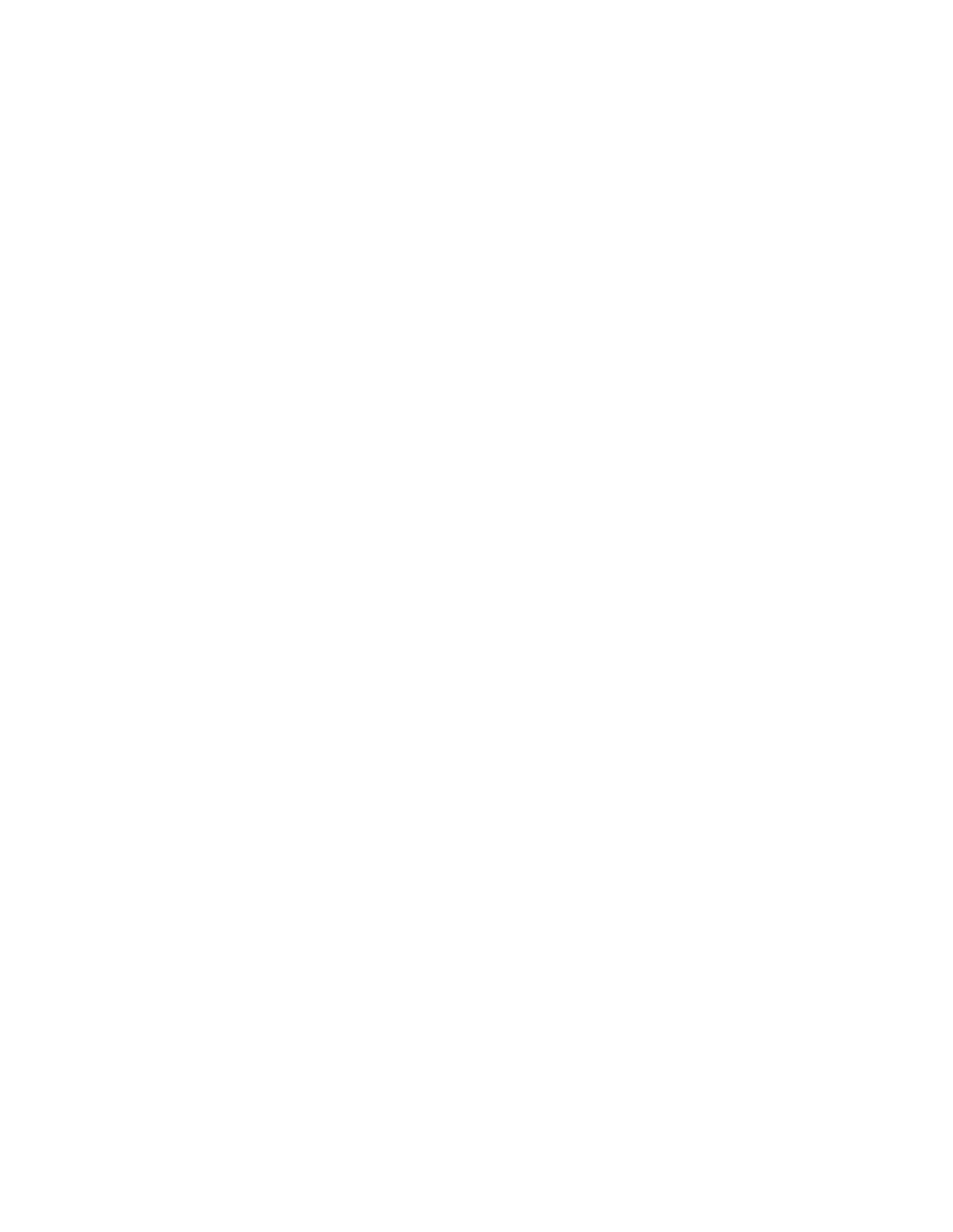### I. Introduction

I am convinced that God is calling First Congregational, UCC, Waterville, to new forms of ministry, service, and witness. I am hopeful that these reflections and recommendations will stimulate conversations that will be helpful in discerning God's will for our congregation. This is a report of some of my learnings in my time as your Scholar in Residence, and recommendations and resources for the congregation as you move toward a new model of being and doing church in the  $21<sup>st</sup>$  century.

This report is not footnoted since it is not an academic exercise. I am writing more academic versions of some of what is here, which I will make available to any who wish to see them. I will try to make it obvious when I am making my own observations and when I am building on the work of others. My recommendations are based both on my research and on my own observations. They are not comprehensive; they are a beginning point, and we should expect more areas for discussion, exploration, and action to emerge as the Spirit moves among us.

#### II. Larger Context

A. Brief Historical Overview

I begin with a quick history lesson. It may at first seem superfluous, but is essential for understanding why so many of us feel a sense of discomfort and some disorientation with the changes the church is undergoing. Those of us who are older grew up with a particular model of how the church relates to the world, a model which was in place for about 1700 years with relatively little change. Yet within our lifetimes that model has crumbled, and a new model is only seen dimly, through a glass darkly.

Western churches, more specifically North American, white, middle class, mainline congregations, have been challenged by changes in their context and position in the world. We have entered into a situation where the relation of the church to its surrounding social and cultural world is more like the situation of the early church than it has been in about 1700 years. For that long, the church (at least most of the main streams of the western church, with a few notable exceptions like ethnic and some Anabaptist congregations) has had the blessing, either *de jure* or *de facto*, of the political and cultural establishments.

The shorthand term for this phenomenon is 'Christendom.' Christendom began when Constantine designated Christianity as the official religion of the Roman Empire around 313 CE. As the church became comfortable with its closer relationship with political powers, it gave up both an incredible diversity of expressions of faith and its commitment to non-violence. This is also the time when the 'great' councils wrote the classic creeds of orthodox Christianity. Note this, as I will return to it later.

The close relationship of the church with political powers, even empires, and other established powers, e.g. economic, led the church to defend, rather than criticize, the status quo, in other words, to mute the prophetic voice of faith. The Christendom model continued through the upheavals of the Reformation as the main strands of the Reformation picked up where the Roman Catholic church left off in relation to the powers that be. Our ancestors were part of the system of state-supported churches in Europe, and that heritage shaped church relations with the government and with society in North America even with our constitutional commitment to freedom of religion.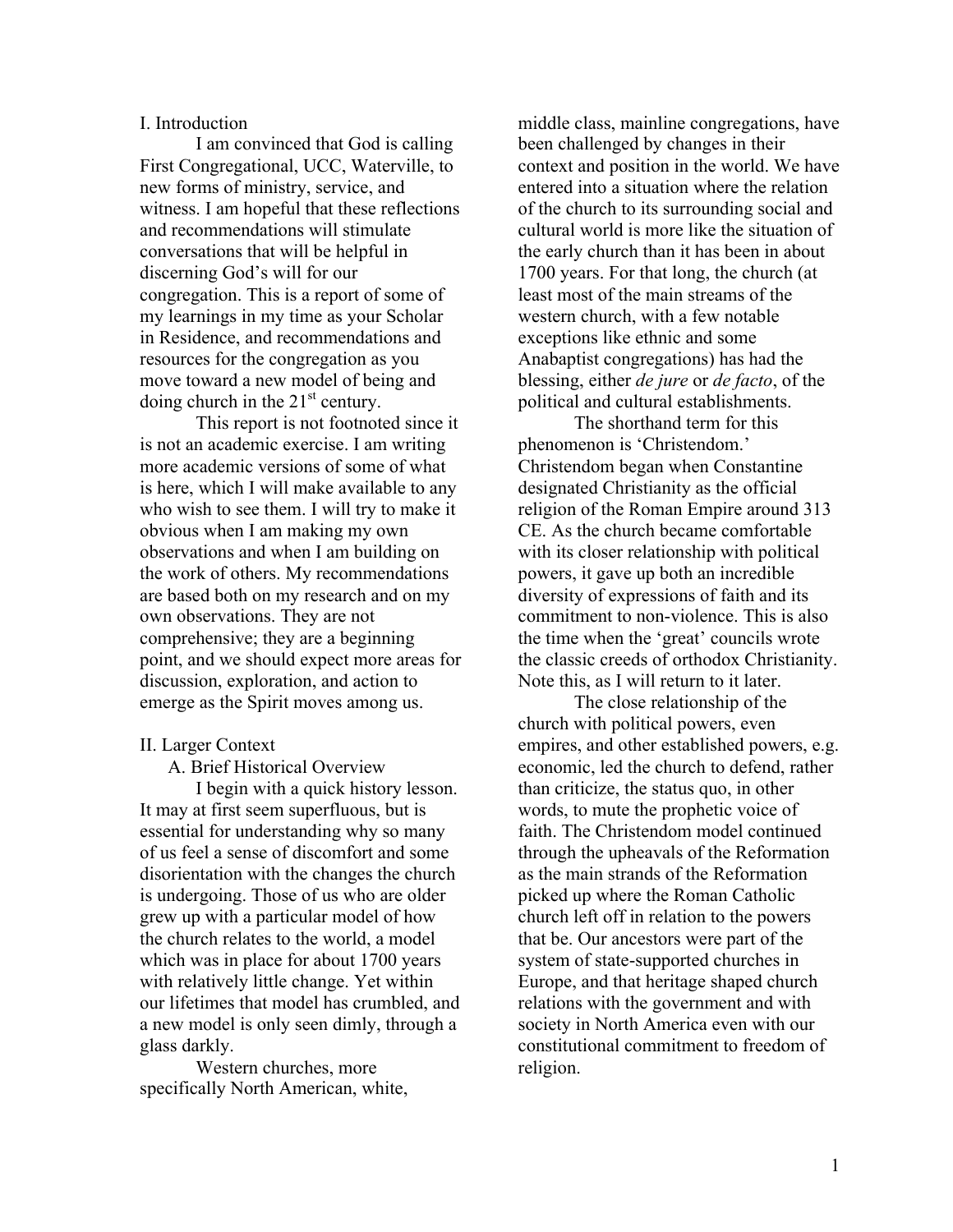Shortly after the time of the Reformation, modern ways and patterns of thinking began to appear in philosophy and in broader intellectual circles. Modern philosophy, especially natural philosophy, led to the development of the scientific method and eventually to a form of rationalism that judged truth statements by methods of science, arguing that only empirically verifiable statements could be 'true.' This, of course, was a tremendous intellectual challenge to traditional theology, which deals more with the ineffable than the empirical. Modern philosophy laid a foundation for the criticism of religion, Christianity in particular, by literary, academic, and artistic elites and for the eventual wholesale exodus from church involvement we see in western society today.

One writer, often quoted, says that the Christian church has a giant theological rummage sale every 500 years. I think that underestimates the nature of the change, even crisis, the church as a whole is now in. We are living through a change in the relationship of the church to government and society more drastic than at any time since the time of Constantine. Simultaneously, we are at the end of one intellectual era and paradigm, and the beginning of a new era which is still emerging. The end of Christendom and the end of 'modern' ways of thought together create changes in the church's surrounding environment, and force changes in the church's relationship with its environment, that are unprecedented in the history of the Western church.

It's no wonder we feel at loose ends. An important thing to learn from this quick review is that these larger trends are affecting all of us in the church. They are greater than any individual congregation (or pastor). And it is important that we

identify how the end of Christendom and the end of modernity play out in the life of congregations.

B. The End of Christendom

Currently, the 'mainstream' Christian church, as it has been constituted in Western Europe and North America, is undergoing drastic changes, a process which began to be noticed by a few in the 60's and 70's but has now become evident to any observer. Almost everywhere, with only a few exceptions, attendance and giving are down, as are baptisms and weddings, and even funeral services as secular 'celebrations of life' become more popular. We no longer live in a society with the informal and often unstated expectations that most people will be involved in a church. In the Christendom era, most people identified at least minimally as Christian and, if involved in nothing else, looked to the church for baptisms, weddings, and funerals, known colloquially in clergy circles as hatch, match, and dispatch.

A few examples of how things worked in Christendom:

I have been told that at one time executives of Scott Paper were informed when they came to Central Maine that they were expected to participate in the community. That participation included church involvement. The era of 11 out of 12 top executives being members of our church has passed, both because the paper mill is gone and because avenues of community involvement have changed in more secular directions.

For approximately the first half of my years in ministry, schools and community sports leagues left time for youth to be involved in church activities. One night a week was kept free on the school schedules, and Sunday, at first all day and later at least the morning, were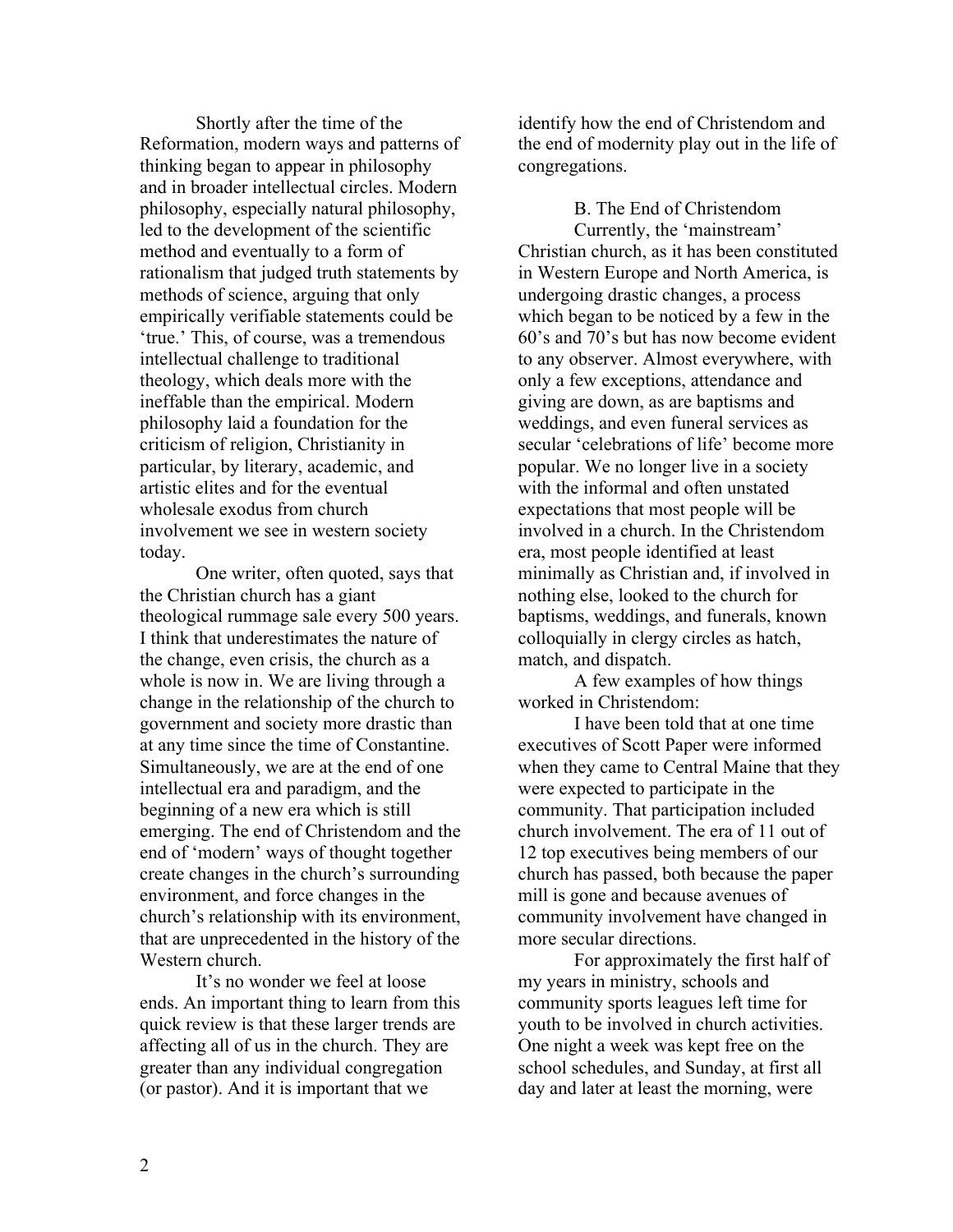sacrosanct times for church activities. A few years ago I overheard a conversation in our hallway between services. One person was bemoaning the lack of young people in our Sunday School. The other person replied, "Go look at the end of the block at the soccer fields if you want to know where the kids are." A few weeks later I took a quick trip and saw for myself the three soccer fields crowded with youth while seemingly hundreds of parents and grandparents congregated on the sidelines. That wouldn't have happened in the Christendom era.

Forty years ago when I began in ministry, it was rare to have a wedding where at least the bride or groom, if not both, were not involved members of a congregation. Then, for a number of years, couples felt they wanted church weddings even if they were not active church participants. Those were years when the Christendom model was waning but still had some hold over the general public. Now couples have no qualms about being married by a friend who has obtained 'clergy' credentials over the Internet and can legally marry them – no church or traditionally ordained clergy necessary. The Christendom model has collapsed.

Under the Christendom model, people had at least a vague idea they should be members of a church. When they moved, they looked for a congregation to join as part of their settling in to a new community, just as they registered their children for the local schools, registered to vote, and found a trustworthy mechanic. A congregation like ours, with a highly visible location and a good reputation in the community, benefitted. Strangers and newcomers to town came through our doors without us having to worry about inviting them. We just had to be receptive. And for many years that worked. But no longer.

In the later years under the Christendom model, we in the church got lazy and we looked at the world with blinders on. We only talked and listened to certain people, most often those in positions of power and privilege. We did not talk much about listening to God. Our friendships in large part were limited to people like us socially, economically, educationally, and culturally. And so was our hospitality. Church people gathered in 'tribes' of like-minded souls, so much so that a theologian in the early twentieth century could write a book titled *The Social Sources of Denominationalism* and the church growth literature was filled with variations of 'like recruiting like' methods. We limited our relationships to only part of the world outside the church, hiring missionaries to relate to certain sectors of the world for us rather than directly engaging in those relationships ourselves. At the same time, we looked at the world with blinders on. We only had personal relationships with people who looked like us. Our blinders prevented us from seeing the incredible diversity among God's children.

Changes in the social positions of the western church, i.e. the end of the Christendom model, and in our cultural milieu, i.e. the end of modernity, have forced us to take off some of our blinders and have enabled us to see God's world in new ways and have helped us see the beginnings of a new model for the church's relationship to the world, a new model that will take a tremendous amount of work to develop compared to just floating along with the tides of Christendom, which is no longer an option.

But I'm jumping ahead a little too much. In addition to the end of Christendom, we need to be aware of the cultural and intellectual changes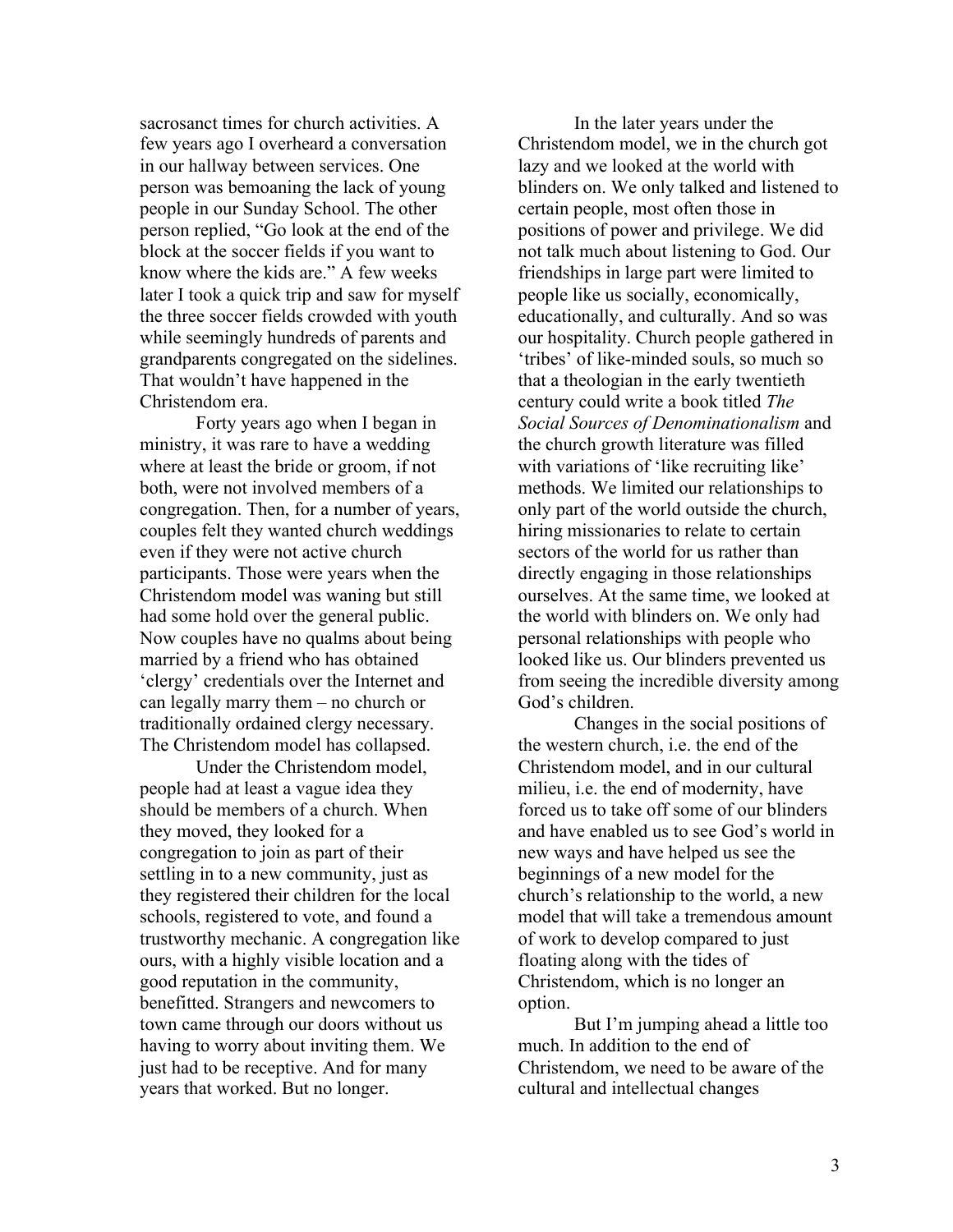associated with the end of modernism and the rise of postmodern ways of thinking.

C. The End of Modernism & the Beginning of Postmodernism

Mainstream Christianity has always adjusted itself to the culture in which it finds itself. Sometimes it has influenced the culture for good. An example is the effect of congregational meetings in pre-colonial congregations on the development of town meetings in New England, thus contributing to the development of our democratic form of government. Most often, mainstream churches have blessed the wishes of the established authorities, both political and cultural. An example is the drumbeats in churches in support of an unquestioning patriotism and of a long succession of wars.

Theology, as the intellectual expression of faith and as apologetics, has used the forms of thinking of the cultures that the church inhabits. Among Roman Catholics, Augustine is noted for using Platonic philosophical ideas in his theology and Aquinas for using Aristotle. The Reformers used ideas from humanistic scholars of the late Middle Ages, especially the push to consult and study original sources, which for the Reformers meant placing more emphasis on reading the Bible.

Modern ways of thinking, beginning with Descartes, are rational, logical, scientific, technological, and materialistic. The developments of science and technology are undeniable gains. None of us want to return to the daily lifestyles of the middle ages.

But not everything about modernist ways has been beneficial. The idea of inevitable progress combined with a certainty about possessing the Truth, created problems. For many European

intellectuals, World War I shattered the modern myth of progress. The Holocaust and the use of atomic bombs made people realize that technology could be used for evil purposes.

For several centuries, theology tried to follow the model of modern ways of thinking – leading to many conundrums, dead-ends, and puzzles (rather than mysteries). Now, more and more theologians are realizing that the 'truth' of theology and faith cannot be explicated by using the methods of science and technology, which deal with tangible, concrete objects, while theology and faith deal with the intangible and ineffable. (By the way, there have been parallel developments in the areas of the visual arts and music. The term 'postmodern' was apparently first used in architecture.)

One major effect of modernity has been a questioning of traditional authority. Early scientific methods of thought led to challenges to traditional beliefs, such as that the earth was the center of the cosmos. Copernicus and Galileo are well-known examples of scientific thinkers who got in trouble with established religious authorities for questioning certain traditional beliefs, more recently Darwin and his theory of evolution have evoked the ire of segments of Christianity, not to mention issues around climate change. The growth of the discipline of Biblical criticism, the study of the Bible based on the scientific principles of fields such as philology and archeology, raised serious questions about some traditional theological commitments. In these and similar ways, the authority of the church, clergy, and sacred texts such as the Bible, came to be questioned.

I had an example in my early years of ministry which I did not fully appreciate until later. During an Elders meeting (in the E  $&$  R side of the UCC the Elders were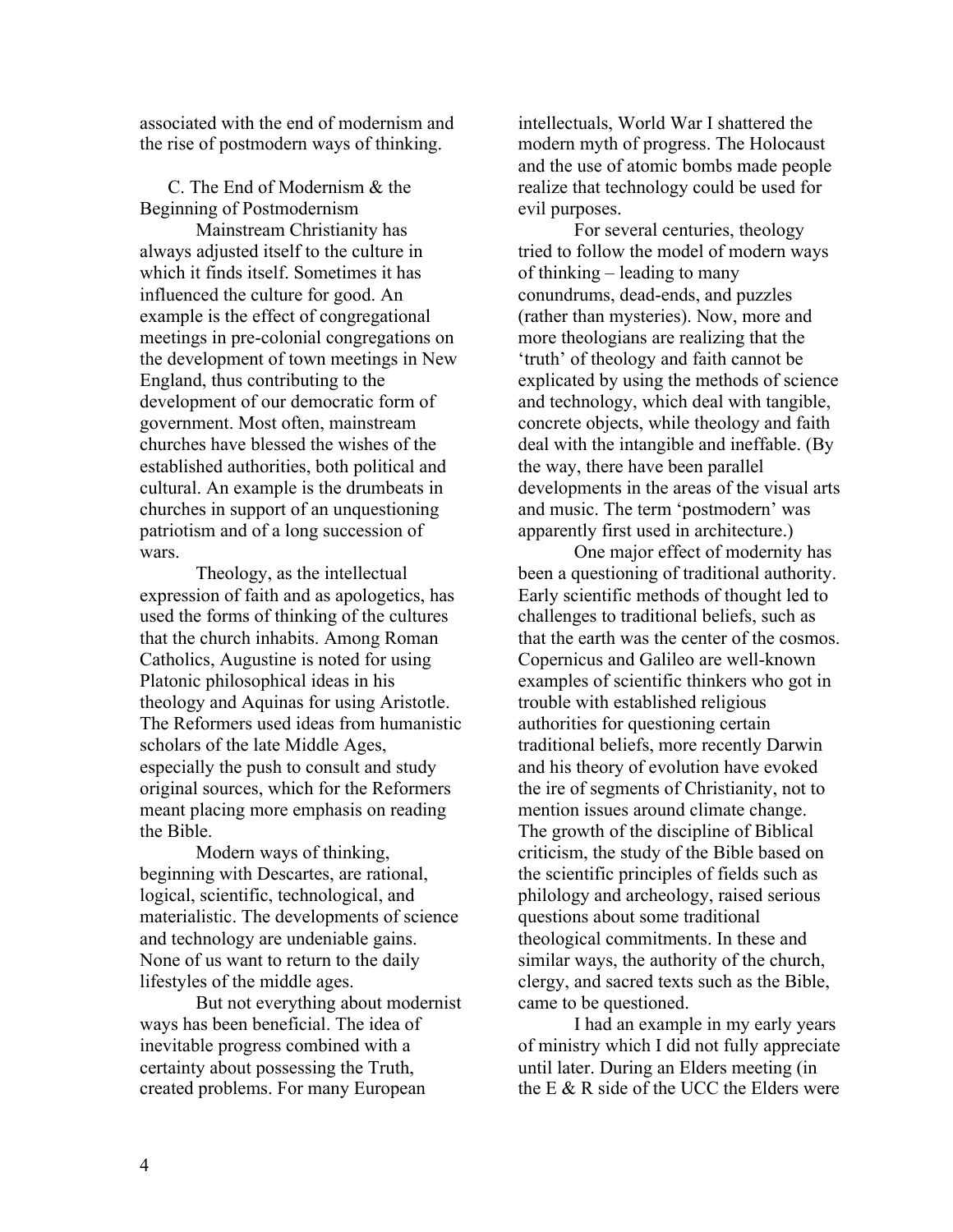similar in function to Deacons on the Congregational side), a theological question was raised. I don't remember what the specific issue was, but I do remember giving a nuanced theological perspective based on my then-recent years of graduate study, only to have the chair respond. "Well, that's just your opinion." This Elder, who was chronologically around my age, had little respect for the authority of learning and study or for the office of clergy, an attitude that would have been unthinkable in an earlier era.

Another effect, this time of the end of modernity and the beginnings of postmodernity, has been a loss of certainty. As the search for Truth, with a capital T, has run into the problems of different certainties in different historical eras and in different geographical locations, confidence in knowing Truth, other than scientific Truth, has waned. Constructively, this loss of certainty has led to a growth of tolerance and a recognition that 'truth' can have a plurality of expressions. We join most other mainline Christians in recognizing the legitimacy of other expressions of faith, and we no longer attempt to convert everyone to our expression of faith, recognizing our limitations of perspective.

Popularly, we can see this in the expression: "It doesn't matter what you believe as long as you believe something." As an expression of tolerance and respect for other faiths and value systems, this is to be applauded. A danger is that it also gives expression to a radical relativism that is not warranted. Postmodernism is not an expression of "anything goes." Postmodern philosophers and theologians are reluctant to speak of Truth (one Truth with a capital T); they prefer to speak of 'interpretations.' And most also affirm that some interpretations are more adequate than others. Interpreters are not free to

make a text, for example the Bible, say whatever they wish. Much as a classical music performer is bound to the score of the music being interpreted, interpreters are limited by their text. We might say that there is no one right and correct interpretation, but there are wrong and less adequate interpretations.

In summary, the effects of the end of modernist ways of thinking and the new development of postmodernism on theology and the church have led to a loss of authority and certainty, a loss reinforced by the societal changes associated with the end of Christendom. They have also led both to a recognition of the limitations of our standing in a particular place and time in history, a renewed understanding of our finitude, and to a new respect for and appreciation of other religions and expressions of faith.

The end of modernity's arrogant sense of certainty has meant a partial ending of centuries of colonial and paternalistic treatment of people who differ from us. This is a great gain, but we easily fall back into old habits – witness the survival of racist attitudes, not always even thinly veiled, in the United States. Postmodernity's recognition of the influence of historical time and place on us has led some people of faith to actively search out others who are different in order to begin developing relationships with them. We listen to them, befriend them, and share hospitality in ways we would not have thought of while wearing the blinders of Christendom and modernity. When we get to know them and learn their stories, we are moved to examine ways they may have been treated unfairly and unjustly. In other words, we find a new impetus for social justice, for building God's kin(g)dom on earth.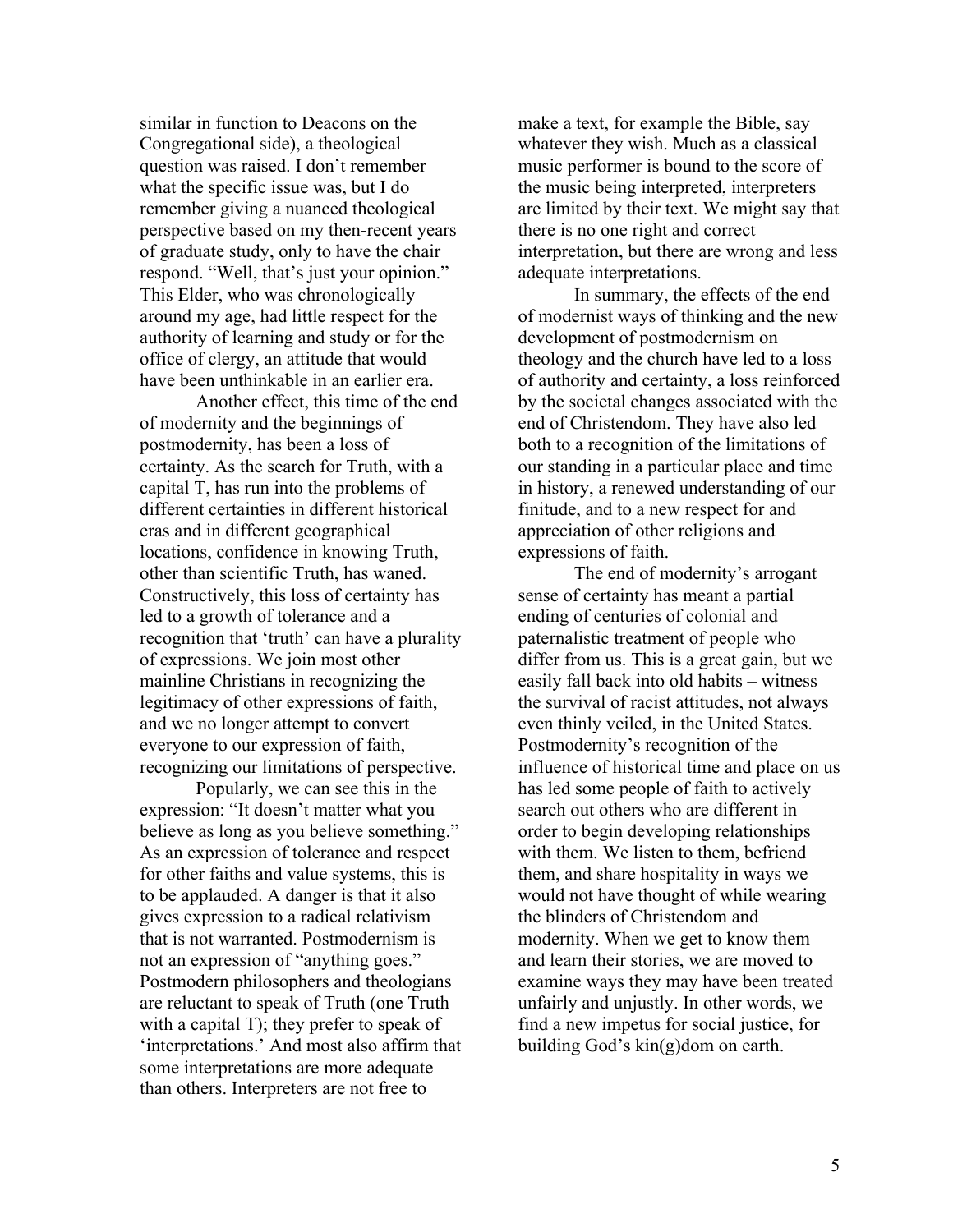D. Prospects for the Church in North America

I would like to reiterate the drastic nature of the changes facing the church in our post-Christendom and postmodern world. I believe these changes are unprecedented in the history of the church. The only period that comes close is the transition from the early church to becoming a state church at the time of Constantine. As happened then, it will take several generations for the church and theology to respond and adjust to its new context in the world. We are still in the early stages, as evidenced by the reference 'post.' We don't have a name yet for what is coming for the church. Some have used terms like 'emergence' and 'convergence,' but no term has yet caught on in either the church or secular worlds as descriptive of the new situation.

Those of us who have experiences and memories of the Christendom model may long for a reconstruction of a golden era, but the changes impacting the church are far beyond our control. We must adjust and re-think the church for effective ministry in the world/context in which we find ourselves. We are placed (by God?) in a new situation with new dangers and new opportunities.

I ran across a YouTube video that illustrates how difficult it is to change well-entrenched skills and ways of thinking. The video centers around an adult learning to ride a new kind of bicycle. This bike steers in the opposite direction of all the bikes we are used to. Turn the handlebars to the right and the front wheel goes to the left, and vice versa. Conceptually it sounds easy; just turn in the opposite direction. However, in practice, no one was able to ride the bike on a first try. It took the maker of the video about eight months to learn to ride the newfangled bike. And then he had

trouble riding a traditional bike. His young son, just beginning to ride a bike, was able to master the new bike in a month or two.

Similarly, those of us long-termers in the church struggle to adjust to the new situation of the church.

In spite of the drastic changes, we will find continuities as we proclaim and witness in this new context. Our tradition (theologically liberal, broadly Reformed and Calvinist flavored) has always had a concern for the world and its inhabitants, the world God created and in which we live and move and have our being. This concern has been expressed through active involvement in political, social, and community affairs. We have been concerned about our neighbors and organized various social services when there was need. We have tried to listen to the voices of those ignored by others and have assisted them in bringing their concerns to a wider audience. At times, this has involved critique of particular attitudes and laws and actions. We might summarize by saying that we have expressed love for our neighbors by working for the common good, a value currently in decline in our society.

Our concern for the common good will continue into new forms of the church. However, the particular expressions and the flavor of our work for the common good will change. As the church itself has become marginalized in our culture and society, we will find it easier to empathize with those who are left out and are on the margins. We ourselves will feel marginalized and misunderstood as liberal, progressive (in a theological rather than political sense) Christians. We will experience directly the frustrations of speaking and not being heard or taken seriously.

Because the church is no longer part of the establishment status quo, we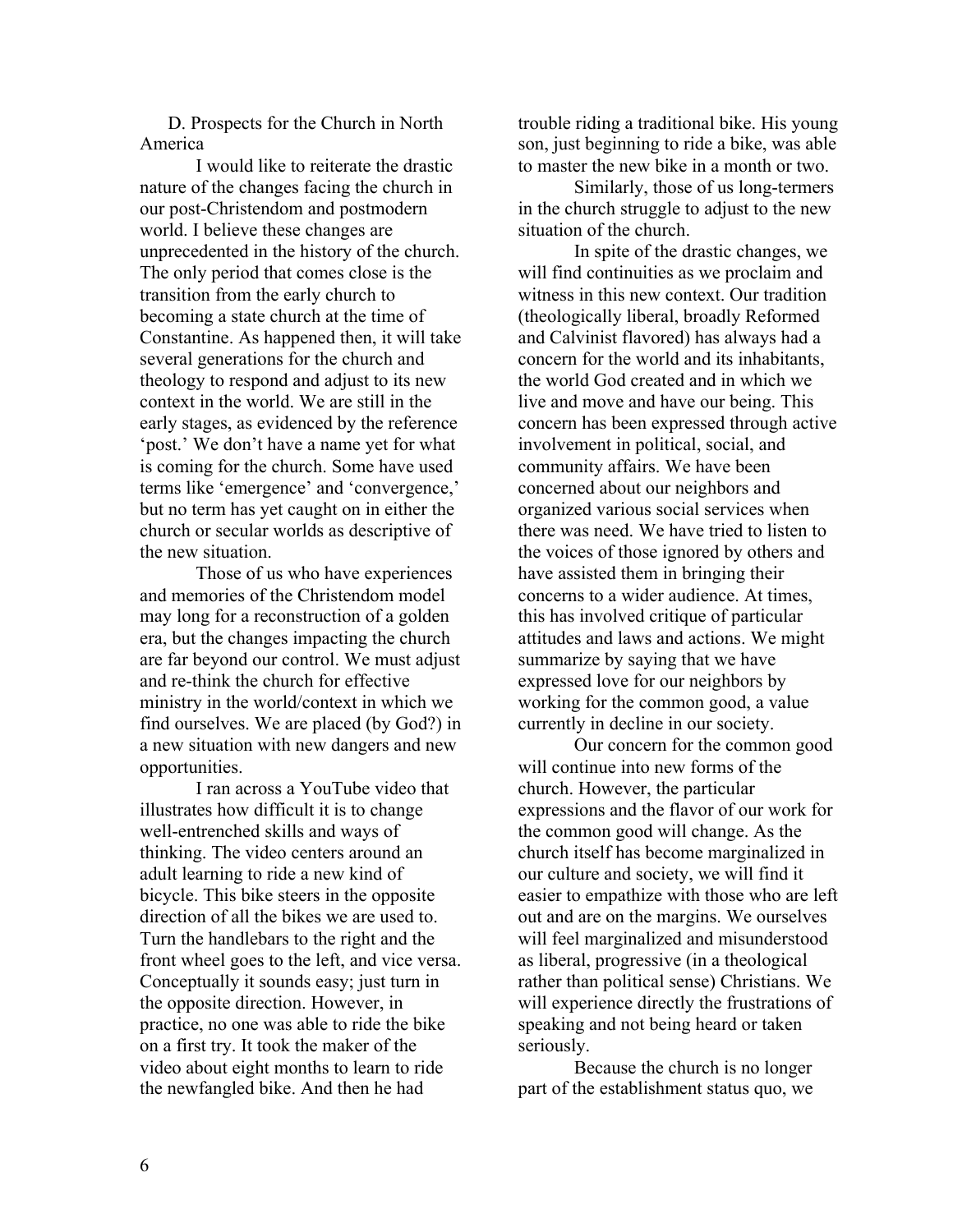will see the world in a new way – more sympathetic to the underdog, less likely to defend the status quo, and consequently more of a critical voice in the public arena. The prophetic role of the church in the Reformation was thought of as its teaching role. This will continue. But we will be able to recover more of the Old Testament role of prophesy as critique of society, culture, and government because we are no longer defenders of the powers that be as we were in the era of Christendom. This newly developing role will make some of our members with experience in the Christendom church uncomfortable, but we will be more faithful witnesses to our faith.

In the Christendom church, Christians began to serve in the militaries of their governments, a change from the pacifism of the early church. The (nonbiblical) theological doctrines of just war theory were developed to defend this practice. I foresee a gradual return to the pacifism of the early church, with the formerly mainline churches finding common cause with Anabaptists and others who have traditionally maintained a pacifist position.

The postmodern, post-Christendom church will be a place of refuge, recuperation, and resurrection, an alternative community helping people strengthen faith and values commitments that are challenged or ignored by the rest of society and culture. Those identifying with and committing themselves to the church will form themselves and be formed by values other than those of the dominant culture.

Many in our culture find themselves searching for meaning and purpose in life. This is a spiritual search for which we in the church are wellequipped. However, we have not been seen as a safe place for spiritual searching.

We have to find ways of communicating theological and spiritual openness rather than the doctrinal rigidity those outside liberal/progressive churches assume. We need to recover a sense of being a Pilgrim people, a people on the way, a people who are ourselves searching and questioning. We need to develop relationships more than to share tracts, creeds, and various other propositionally-based approaches. A look at the early church (before Constantine) could be helpful. Early Christians were known in many places as people of the Way; orthodoxy was not a major concern; theological and liturgical diversity reigned.

In the mid-twentieth century, UCC theologian H. Richard Niebuhr wrote a book analyzing five ways the church historically related to its culture. He saw our tradition as being 'Christ transforming culture.' With the end of Christendom and modernism we have been thrown, perhaps against our will, into the 'Christ against culture' group. In the near future, we will realize the ways we need to speak against cultural values like materialism, while carrying on our tradition of working within our culture and society for the betterment of all, i.e. the common good.

In many ways, it is easier to see and feel the losses for the church as we transition through the end of the Christendom and modern eras. Many of us have personal experiences with the church in its modernist and Christendom modes; we are familiar with what has been lost. The future is uncertain. We are entering uncharted territory.

Or are we? Back in the dusty stacks of our faith heritage there are charts for navigating a pre-Christendom model of relationship to the world and society. The ship of the church has sailed in similar waters before: a minority in the larger society and culture, a diverse menu of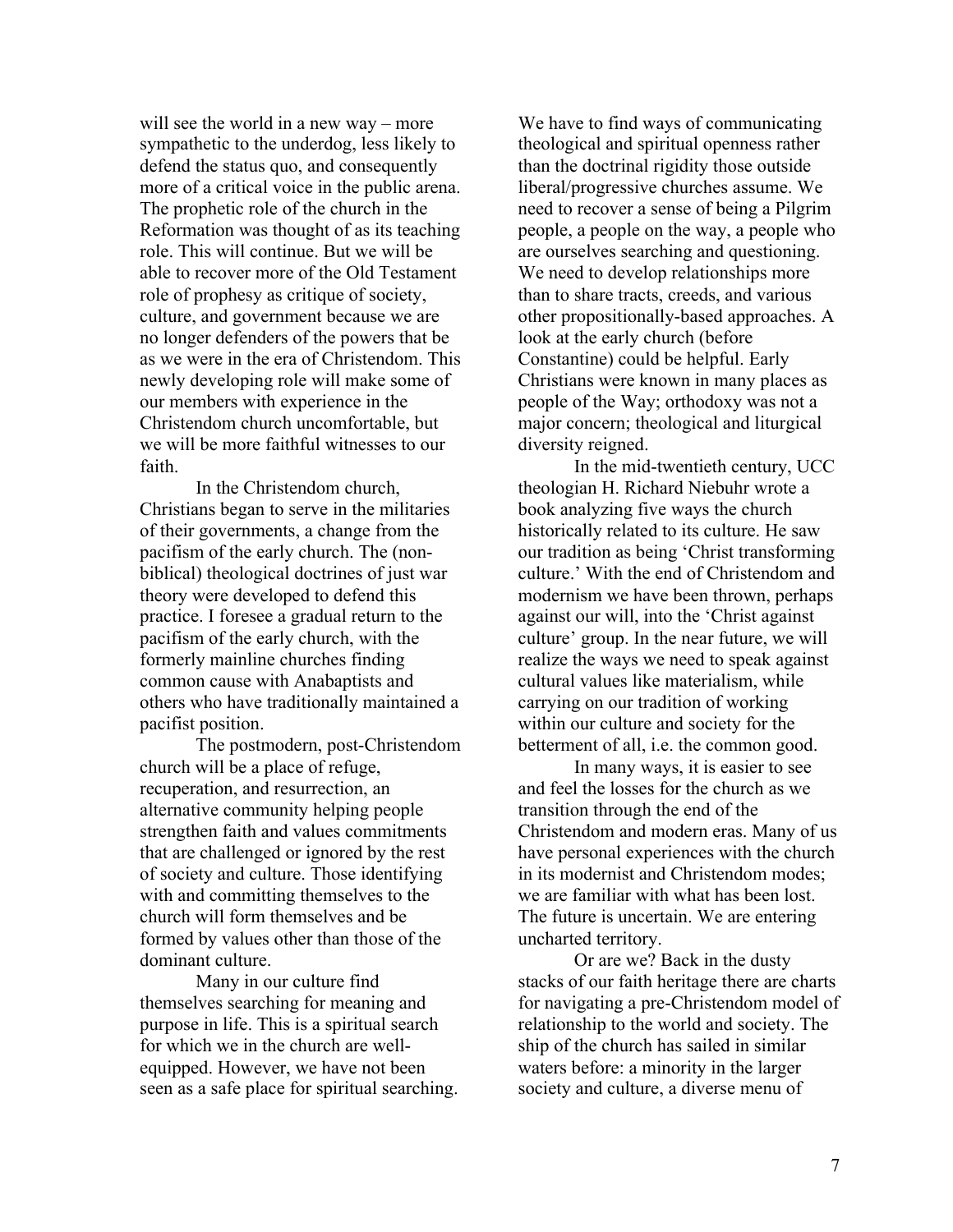theological positions, a stronger emphasis on faith rather than on beliefs, a willingness to stand and speak against injustice, and relationships built on a common commitment to walking the way of Jesus.

Today we are in the early stages of building a new vision of the community of faith. It will have a few resemblances with the immediately preceding Christendom church. It will have even more resonances with the communities of faith before 300 CE. The new vision, or should I say 'visions' (plural) in keeping with the spirit of diverse viewpoints and approaches to faith, will be oriented around relationships. Later in these reflections I will propose conversation, friendship, and hospitality as three necessary relationships around which to construct new communities of faith.

### III. Local Context

A. Economic & Demographic Changes in the Waterville Area

This is an impressionistic description of the Waterville area based on my experience and what people have told me. Specific demographic information is available through sources for U.S. Census data, and the Center for Progressive Renewal, a UCC-related agency, has available detailed analyses with information about the common religious and spiritual preferences and needs of different demographic groupings.

In recent decades, Waterville and the surrounding area have experienced a decline in population and in economics. What was once a thriving mill town with vital small business, many located downtown, is now a center for health and social services. The population is roughly half of what it once was, both in the town and in the schools. There is a high rate of poverty. About three-quarters of the students at the George Mitchell

Elementary School qualify for reduced-fee or free lunches. The parents' organization has started a food pantry within the school. Drug and alcohol abuse are rampant.

The major employers in the area are educational and health care institutions, and the health care piece has declined with the move of the hospital to Augusta.

B. Impact on the Waterville Church

The changes in the immediate area of the congregation have had a multiplier effect on the broader social and cultural trends. The loss of Christendom's implicit support of churches combined with a declining population to have a negative impact on church membership and worship attendance. This can be tracked by looking at the church attendance records. I haven't researched this, but I have a hunch that regular Sunday worship attendance began to decline a little before attendance at special services like Christmas and Easter. Parallel declines in the number of weddings and baptisms have happened. I also believe the number of requests from non-members for funerals has shown a decline. In my early years of ministry, non-members, operating under the Christendom model, had a vague feeling that, even if they were not church members, their children should be baptized, they should be married in a church (or at least by an ordained minister), and that funerals should be conducted by a minister. If my memory is correct, in recent years I did not have one funeral (or celebration of life) for a person who was not connected with the church in some way, past or present, or was related to a church member.

Church finances have become a struggle as attendance and participation have dropped. The economic decline of the Waterville area exacerbates the social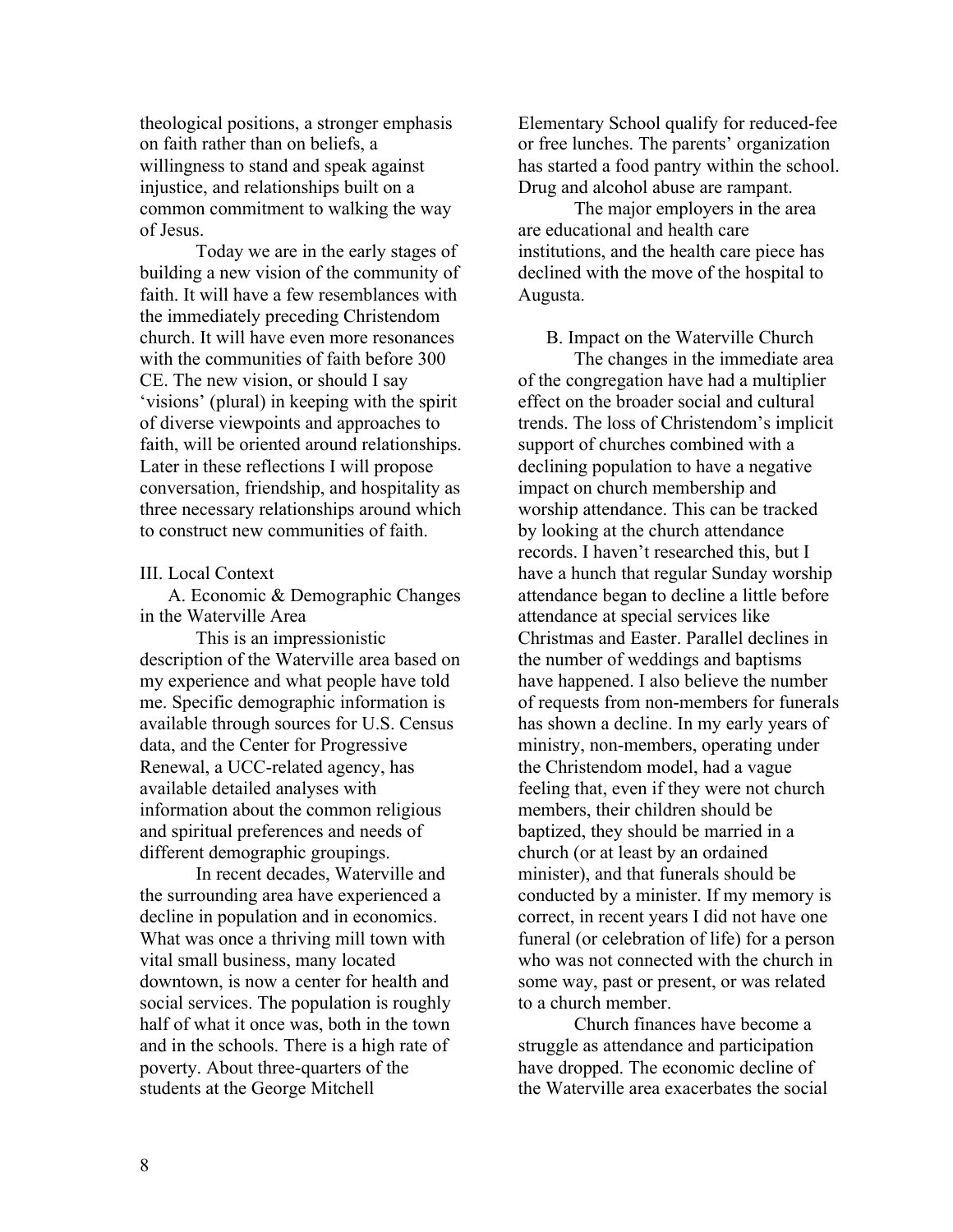trend away from churches. Another factor, not previously mentioned, is the growing gap between the extremely wealthy and the rest of us. Large sectors of the middle class in the US have experienced stagnant or declining incomes in recent years. And these are the folks who are the backbone of financial support for congregations.

Declines in attendance and finances lead to questioning ourselves and to self-doubt. If we aren't who we used to be, who are we? Can't we do something to get back to where we were? Long-time members can remember when our congregation was a 'tall-steeple' congregation. We still have the tall steeple (and the building under it is not inexpensive to maintain) but we no longer have the financial and social elite of the area (what is left of them) as members, or at least not enough of them to maintain the tall-steeple image. A few remnants remain. [When some non-churched members of the financial and social elite, e.g. business leaders, social workers and counselors, teachers, and government officials, of the Waterville area have felt the need for pastoral service and spiritual guidance, they have quietly called on me. I expect that will continue with Mark but gradually decline.] The remnants of who we once were that remain in our public image and reputation can provide entrée we might not otherwise have that can be used for good purposes. However, the remnants are not enough to serve as a foundation for building the future.

Who are we if we are no longer who we once were? There is a sense of a death. We grieve the loss of who we were. And we long for a resurrection but maybe aren't sure we really believe resurrection can apply to us and to our congregation. We have grief work to do and issues of life cycle of congregations changes from program to pastoral size to deal with.

People have a tendency to look back, to search for what worked in the past. It doesn't work. With the radical changes of the ending of Christendom and of modernity, it is absolutely necessary to look at the present and toward the future to which God is summoning us. We can learn from the past, but we cannot imitate or reproduce it because Waterville and the world have changed. We need new visions of and for the Church and of local congregations.

The rest of my report is my take on areas and issues to examine looking to the future, attempting to discern what kind of resurrection God might be calling us to in the US church generally and in Waterville specifically.

## IV. The Need for Relationships and Relational Theology

A. Faith or Belief?

I have thus far avoided quoting other authors and the technical theological arguments necessary to support what I have been saying, but at this point I find it helpful to refer to Harvey Cox, retired professor at Harvard Divinity School and lifelong observer of the contemporary religious scene around the world.

In a book written a few years ago, *The Future of Faith*, Cox writes about a worldwide shift in understanding of what it means to be religious. Because we live in a 'global culture' (Cox's term), this shift affects all of the world's religions. Cox thinks this shift "is especially evident in Christianity, which in the past fifty years has entered into its most momentous transformation since its transition in the fourth century CE from what had begun as a tiny Jewish sect into the religious ideology of the Roman Empire." (p. 2) In the terms I used earlier, Cox is saying that the end of Christendom is the most profound change to confront the church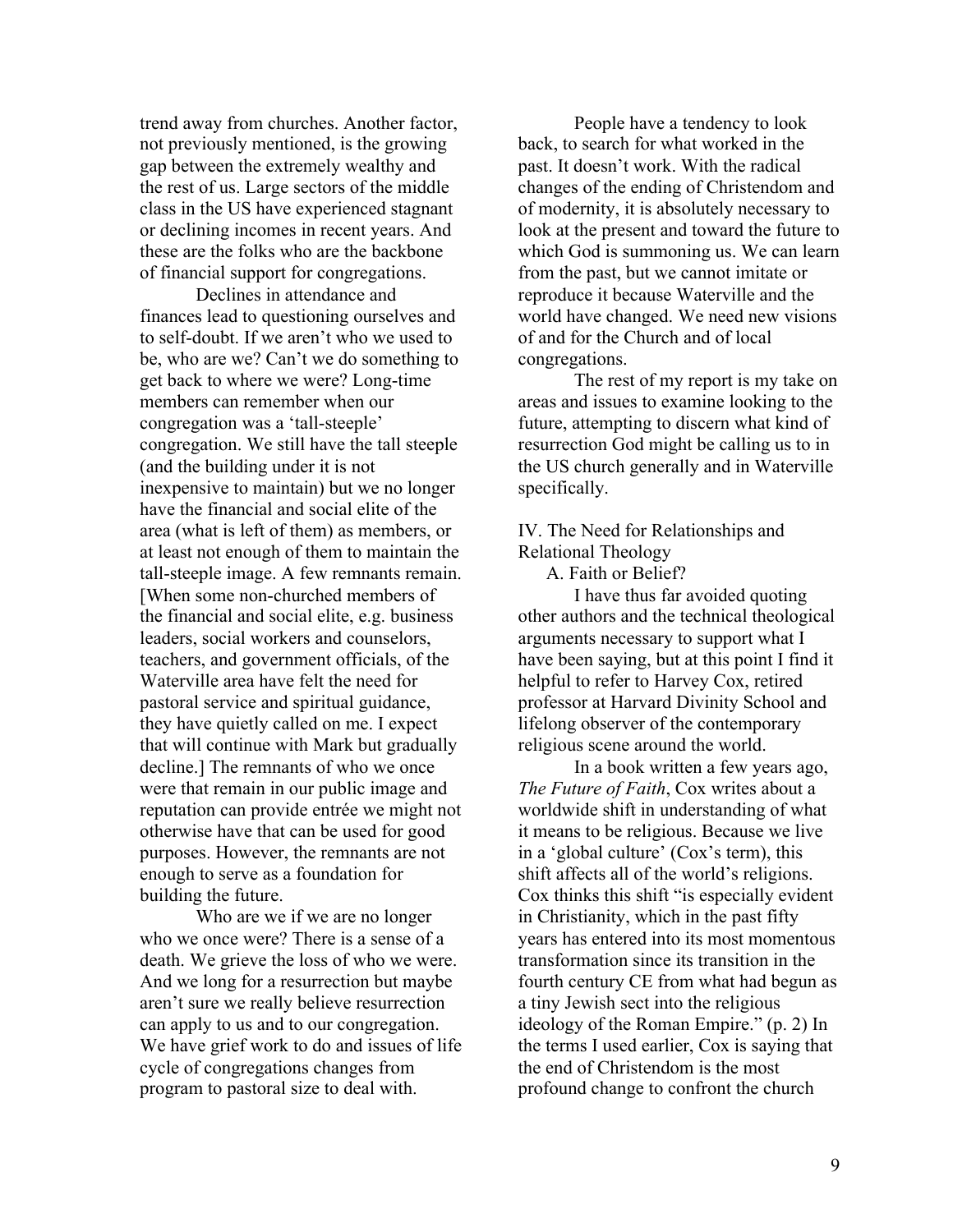since the beginning of Christendom at the time of Constantine. [A personal aside: See why I like Cox. He's the only author I have found who has said that he shares my conviction that the Christian church is facing its most drastic change since the time of Constantine.]

Cox reminds us of a distinction between faith and belief.

 "It is true that for many people 'faith' and 'belief' are just two words for the same thing. But they are not the same, and in order to grasp the magnitude of the religious upheaval now under way, it is important to clarify the difference. Faith is about deep-seated confidence. In everyday speech we usually apply it to people we trust or the values we treasure. It is what theologian Paul Tillich (1886-1965) [another theologian identified with the UCC] called 'ultimate concern,' a matter of what the Hebrews spoke of as the 'heart.'

 "Belief, on the other hand, is more like opinion. We often use the term in everyday speech to express a degree of uncertainty. 'I don't really know about that,' we say, 'but I believe it may be so.' Beliefs can be held lightly or with emotional intensity, but they are more propositional than existential. We can *believe* something to be true without it making much difference to us, but we place our *faith* only in something that is vital for the way we live. Of course people sometimes confuse faith with beliefs, but it will be hard to comprehend the tectonic shift in Christianity today unless we understand the distinction between the two."  $(p, 3)$ 

Cox goes on to divide Christian history into three periods. He calls the first the "Age of Faith." This period began with

Jesus and the disciples and continued through the "explosive growth and brutal persecution" (Cox) of early Christianity. The second period is the "Age of Belief," which began as the first catechisms were written to acquaint new converts who had not known Jesus with his teachings, "replacing faith *in* Jesus with tenets *about* him." (p. 5) Constantine's establishment of Christianity as the state religion of the Roman Empire marks the beginning of the full-blown Age of Belief. This second period is ending.

 "Now we stand on the threshold of a new chapter in the Christian story. Despite dire forecasts of its decline, Christianity is growing faster than it ever has before, but mainly outside the West and in movements that accent spiritual experience, discipleship, and hope; pay scant attention to creeds; and flourish without hierarchies. We are now witnessing the beginning of a 'post-Constantinian era.' [another term for what I have called post-Christendom] Christians on five continents are shaking off the residues of the second phase (the Age of Belief) and negotiating a bumpy transition into a fresh era for which a name has not yet been coined.

 "I would like to suggest we call it the 'Age of the Spirit.'" (p. 8)

One of the characteristics Cox sees in the Age of the Spirit is that "the pragmatic and experiential elements of faith as a way of life are displacing the previous emphasis on institutions and beliefs." (p. 3) A corollary of this is that relationships are more important than propositional statements of belief, such as creeds. I think we see elements of what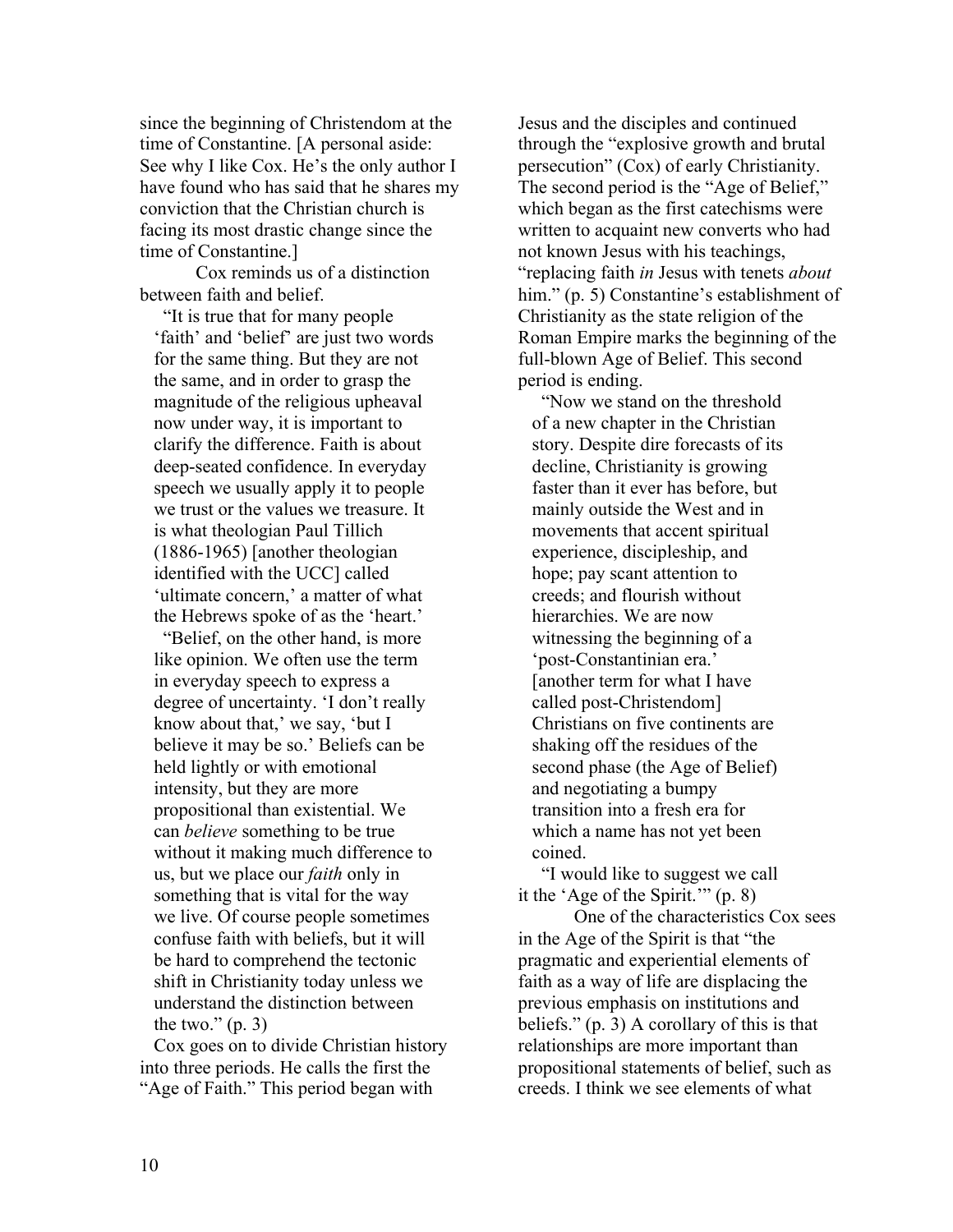Cox is describing and need to be aware of them as we think about practical matters of worship, mission, and church life – all of which I will explore later.

The distinction between faith and belief has been a part of traditional academic theology, but in the popular mind the distinction has usually collapsed. We need to recover the distinction because it can help us in both personal and communal expressions of faith.

B. Individual & Communal Spirituality

First some observations about faith orientation in individuals.

One of the common phrases we hear, which sometimes drives me bonkers, is "I'm spiritual but not religious." Several different attitudes can be covered under this phrase. The first is an anti-institutional attitude. Many people have been hurt by the institutional church along the way of their spiritual journeys. The hurt might be abuse of several kinds. The hurt might be dogmatically closing off spiritual exploration and questions. The hurt might be autocratic and/or uncaring leadership. Whatever the hurt, some people who have serious spiritual hungers distance themselves from the institutional church by saying they are "spiritual but not religious." These folks are potentially reachable with the right kind of approach.

Others who use the phrase 'spiritual but not religious' have a vague sense that they ought to be more religious (perhaps as a remnant of Christendom) but don't really want to make a commitment to a faith community. Other interests take up their time.

Still others have a feel-good type of spirituality that they do not want challenged by a community of faith. They tend to be very self-oriented in their spirituality. From a Christian perspective,

this is love of God (being generous, because sometimes their worship is directed toward false gods) without love of neighbor, which is an incomplete love. This type of spirituality is rather fragile and does not hold up well in a crisis. These folks may turn to a minister, or even a faith community, in the midst of a crisis, staying in relationship until the crisis subsides and then drifting off.

Outside of evangelical churches traditional practices of piety and spirituality are declining, although a surprisingly high proportion of the general population report to survey questioners that they pray frequently. My impression is that saying grace before meals is an almost forgotten practice. Biblical literacy, once the impetus for the founding of great institutions of learning, is appalling even among regular church attenders. Note how many churches print the page numbers of the scripture readings in their bulletins because that's the only way most people could find them.

Individuals with spiritual hungers are turning to a number of places for nourishment. Meditation and yoga classes, Native American spiritual practices, mindfulness, Buddhism, Hinduism, in some communities Islam. Notably absent from this list is the Christian church. They may also turn to mission and service projects in non-church settings. When my son organized a law school student trip to New Orleans after Hurricane Katrina, more students than could be accommodated wanted to participate.

Notice that these later examples are not as individualistic as the earlier 'spiritual but not religious' examples. There is some recognition that a community is important, whether it be a yoga class or participants in a mission trip. Both spirituality and service, in these examples, have a dimension of community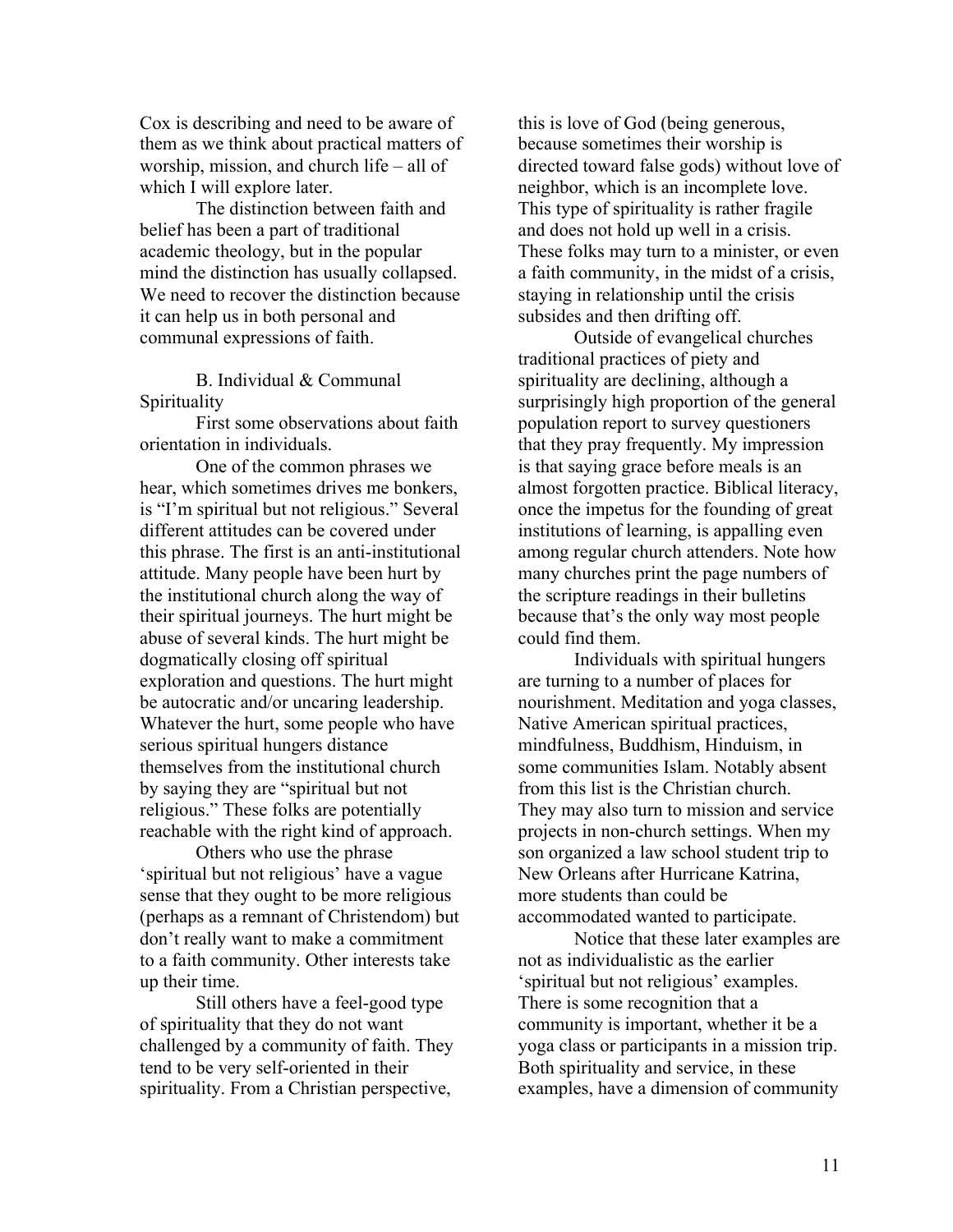and are expressions, perhaps not described in this way, of love of neighbor. It's not just "me and God," but includes others in some way.

Which moves us into the communal dimensions of spirituality.

Within Christianity, certain communities have flourished even in the midst of the general decline of congregations, the traditional community of our faith. Communities like Taize in France and Iona in Scotland have attracted many, particularly young people, interested in deepening their spirituality through an experience of community. This fits with Cox's observations about the rising importance of experiential faith.

Although people are moving away from the church as a resource for their spiritual lives, and many have had negative experiences with the 'institutional' church, I think the problem with the church has not been that it has been an institution. The problem is that the church too often has become merely an institution and not paid enough attention to the community side of the institution/community polarity. The church has gotten out of touch with much of its constituency and has continued to form itself in an institutional way appropriate for the past, the era of Christendom, and not yet re-made itself into an institution appropriate for post-Christendom and postmodernity. Yes, we need new institutional forms for communities of faith, but more importantly we need to rebuild a strong sense of Christian faith communities.

Our UCC congregations and wider church structures are organized on a rational, bureaucratic model. The word 'rational' should give us a clue that this model of organization worked for a modern, rational mindset. It still works for many organizations, e.g. commercial

profit-making enterprises; it no longer works as well for religious organizations. I would argue that religious organizations were never purely rational, bureaucratic organizations. Larger and/or suburban congregations tended most in this direction. For small, or ethnic, or rural, or inner-city congregations, being a rational, effective, bureaucratic organization was not the purpose of a congregation. Rather, congregations were places of identity and relationships.

Sociologists distinguish two broad types of organizations. One type is rational and bureaucratic, business-like, known by the German word 'Gesellschaft.' The other is called 'Gemeinschaft,' the word for community. Gemeinschaft emphasizes relationships among people rather than rational, efficient organization. In the fifties, one popular model for pastoral ministry was the 'pastoral director;' the ideal pastor was seen as an effective manager of a religious organization. This was the Gesellschaft model of organization in a congregational context. Seeing the pastor as a shepherd would be an example of Gemeinschaft organization in congregations.

I think the rebellion against church organizations is a rebellion against Gesellschaft-type churches, which can seem formal and uncaring. In a postmodern and post-Christendom era, the Age of the Spirit, a congregation organized around relationships seems more appropriate and more tuned in to the needs of the time.

All of this points to a need for changes of emphasis in the life and ministry of congregations. The elements we need for the future are already part of our traditions but they have been secondary motifs rather than dominant themes.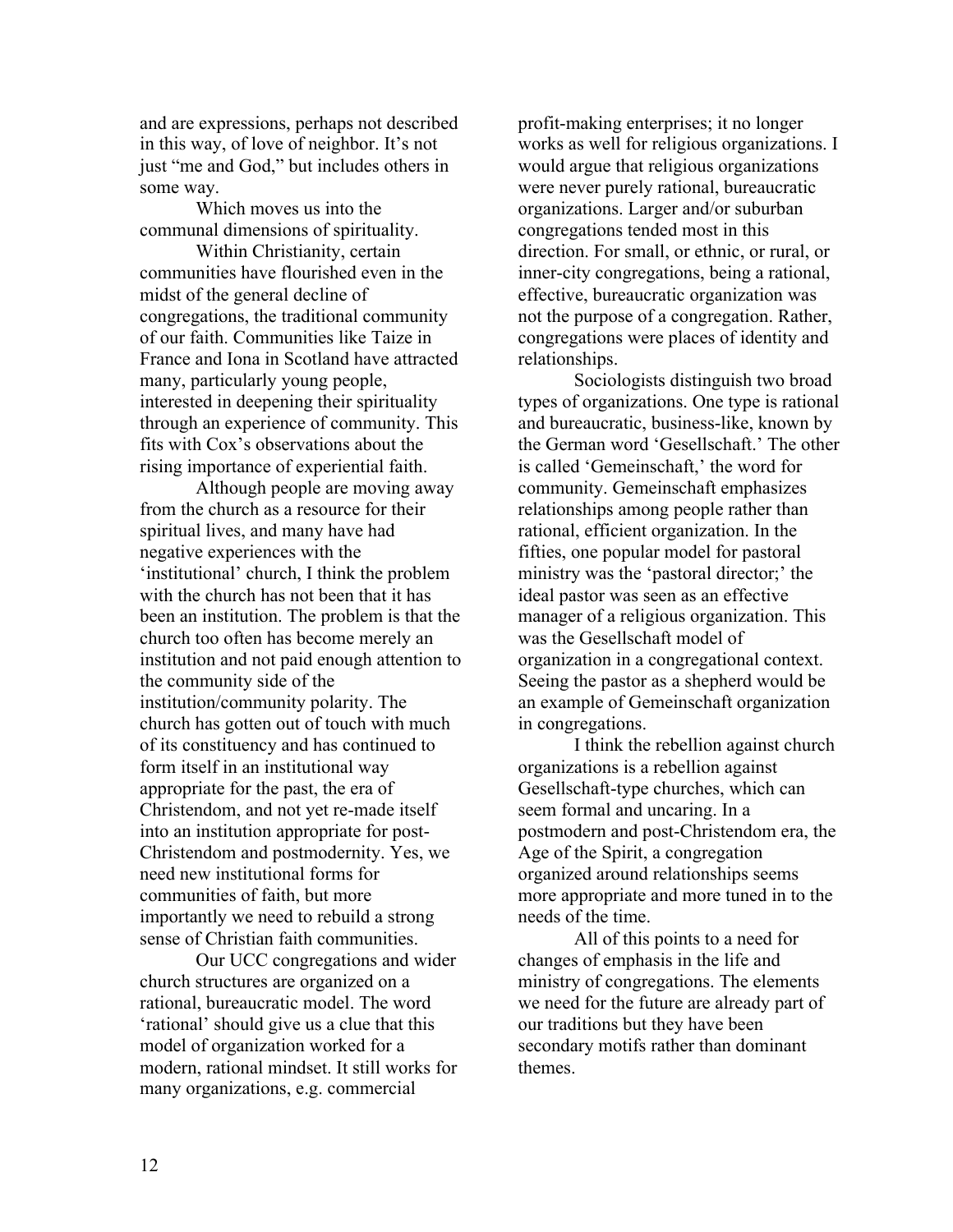#### C. Practical Implications

Worship: A congregation emphasizing relationships takes seriously relationships (friendship) with God and Jesus. People are looking for an experience of the presence of God in worship, not just information or propositions about God. The growth of prayer concerns being verbally expressed by worshippers is an illustration of this. Forty years ago this was a rarity in the UCC. Now, if I can generalize from my visits to other congregations, most include a time of prayer concerns in worship.

God: Post-moderns long for a relationship with God that includes rather than excludes wrestling with questions of faith, trust, meaning, and purpose of life. They/We want to experience God's presence rather than debate propositions about God's existence and nature. But they/we need help in discerning and naming experiences of God. This takes conversations with each other about God and with God. Under the influence of the narrow modern rationalism we have lost facility with the language of experiences of God. Awe and wonder and natural beauty can all point us toward God's presence. For some, God is primarily known through relationships with other people (perhaps even in marriage and deep friendships) that go beyond superficialities to the mysteries of life and love and the universe.

Mission: Experiential, hands-on. There are reasons beyond the ease of travel for the growth in popularity of mission trips. People are changed by the relationships nurtured and developed among those on mission trips and those at the destination of the trips. Strangers become equal partners in God's larger mission. 'Others' are recognized as God's children also and become brothers and sisters in faith. The day of contributing to

send other people to evangelize and serve on the mission field is over. Mission is now with those who are marginalized at home and around the world. The day of 'colonial' missions is waning in favor of relationships of equality with indigenous leaders and faith communities, e.g. the partnership between the Maine Conference and the Evangelical and Reformed Church of Honduras.

Christian education: Sunday School and Confirmation are no longer about memorizing Bible verses and catechism questions. The purpose of Christian education is forming relationships, with God and with others, which help us in the formation of Christian disciples.

Justice: Justice and witness ministries have been the domain of a few. In the post-modern, post-Christendom church, justice and witness ministries become a primary component of who we are as faithful people. We hold on to and hold out a hopeful view of how the world could be based on the teachings of Jesus and scripture about the Kin(g)dom of God.

Loving God and loving our neighbors takes concrete form through relationships with others of God's children. One way of organizing our thinking about these relationships is to group them around the practice of conversation, friendship, and hospitality.

D. Theology and Ecclesiology

Our practices in the community need to be grounded in our faith. So we are pushed by the new context and by contextually adjusted practices of the church to reflect theologically about who we are as communities of faith and what God is calling us to do in new contexts of ministry and service. Ecclesiology, theological work about the nature and mission of the Christian church, the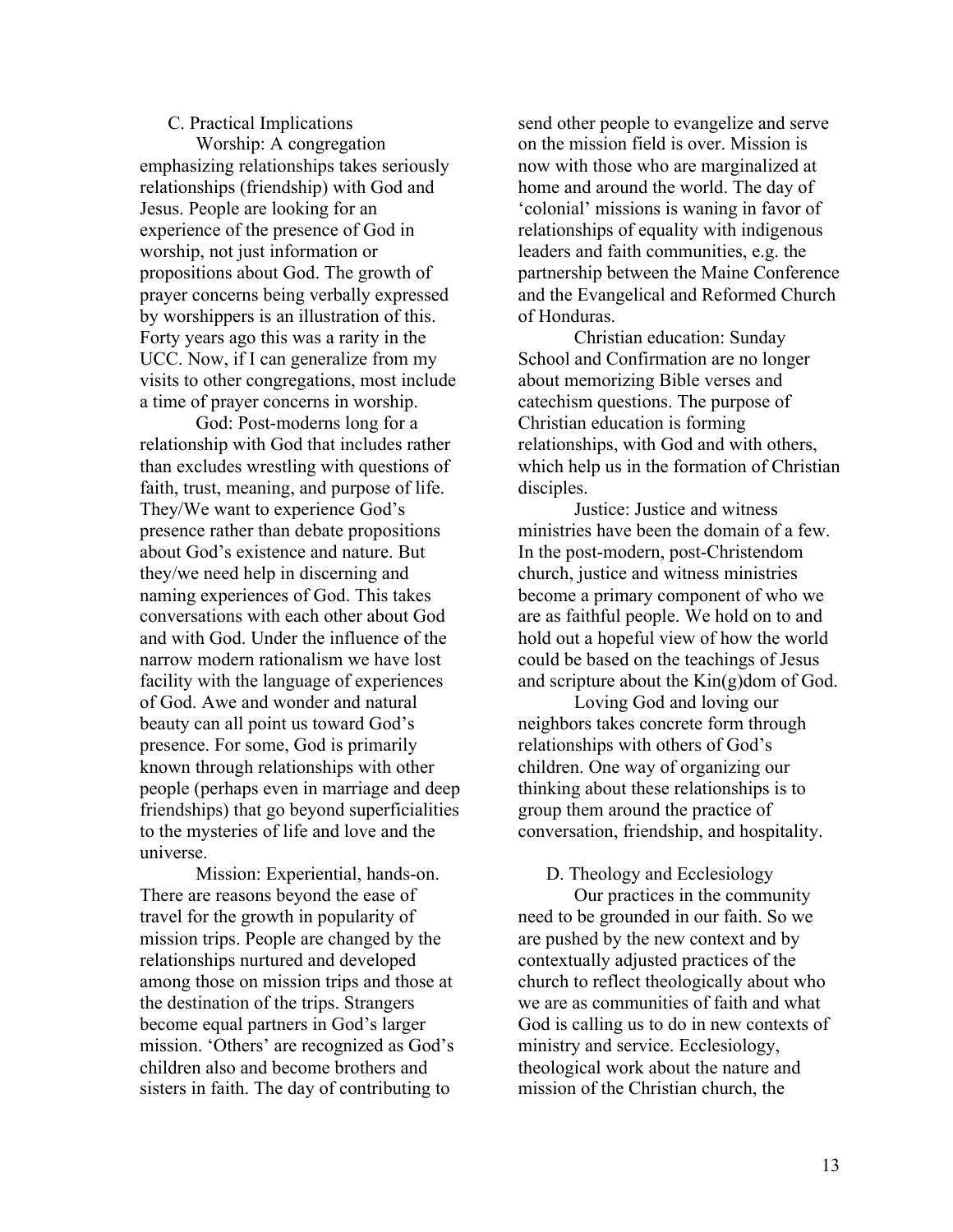community of faith and faithfulness, becomes one of the primary areas for theological work and research. Ecclesiology is the crossroad of sometimes arcane and abstract theological work and the concrete practices of the Christian community.

Theological work necessarily involves propositions, but the theological work needed for the post-Christendom, postmodern church will be primarily about relationships. In addition to the traditional verbal methods of theology, there will be a recognition of the theological and spiritual value of multiple approaches to theological reflection. The most obvious examples are art and music. Rembrandt, Van Gogh, and Bach are examples of artists whose work is filled with theological reflection and spiritual insight. Multiple intelligence theory can provide a grid for other areas of theological exploration that would better connect with people whose primary intelligence is not verbal.

In Christian history, there have been two main ways of identifying and describing the characteristics of the Church, usually called marks of the church. One is based on the great creeds of the church, especially the Apostles' Creed. The Church is one, holy, Catholic, and apostolic. Theologians have reflected and argued about the meaning of one, holy, Catholic, and apostolic at great length. Although this way of thinking about the Church originated in the Roman Catholic church, it is not limited to them. At the time of the Reformation, the Protestant Reformers, among them our theological and ecclesiological ancestors both Reformed and Congregational, proposed an alternative understanding of the Church. For most of the Reformers, the Church is where the Word is rightly preached and the sacraments properly

administered. Notice that the Reformation marks of the church are less abstract, more concrete, and more closely related to the people in the Church.

Wearing my more theological hat, I have been working on developing an ecclesiology for the new church, an ecclesiology that moves farther along in the direction begun by the Reformers. To be in tune with the relationship and experiential emphasis of the postmodern, post-Christendom Age of the Spirit, the marks of the church need to describe relationships that Christians experience. I am proposing conversation, friendship, and hospitality as necessary relationships in the church. Conversation, friendship, and hospitality are among the ways we put into concrete action our love of God and neighbor. They may seem almost trivial at first, but upon reflection they lead us into depths of theological substance, all centered on relationships rather than beliefs (in Cox's sense). They push us along our way of life and guide us in our walk with God and neighbors with a greater emphasis on justice and witness actions, and even critique of social and cultural practices.

Conversation, friendship, and hospitality can be understood in a fairly common sense way as the words are used in everyday, ordinary language, with the addition of remembering we are using them in a Christian context. They are immanent (remembering Cox and the Age of the Spirit) ways of potentially discerning the presence of God in our world. They are about relationships among people and with God. And they are dynamic, interactive with each other, and describe actions and events. Within the context of Christian communities of faith, these simple, ordinary, innocuoussounding practices can, when developed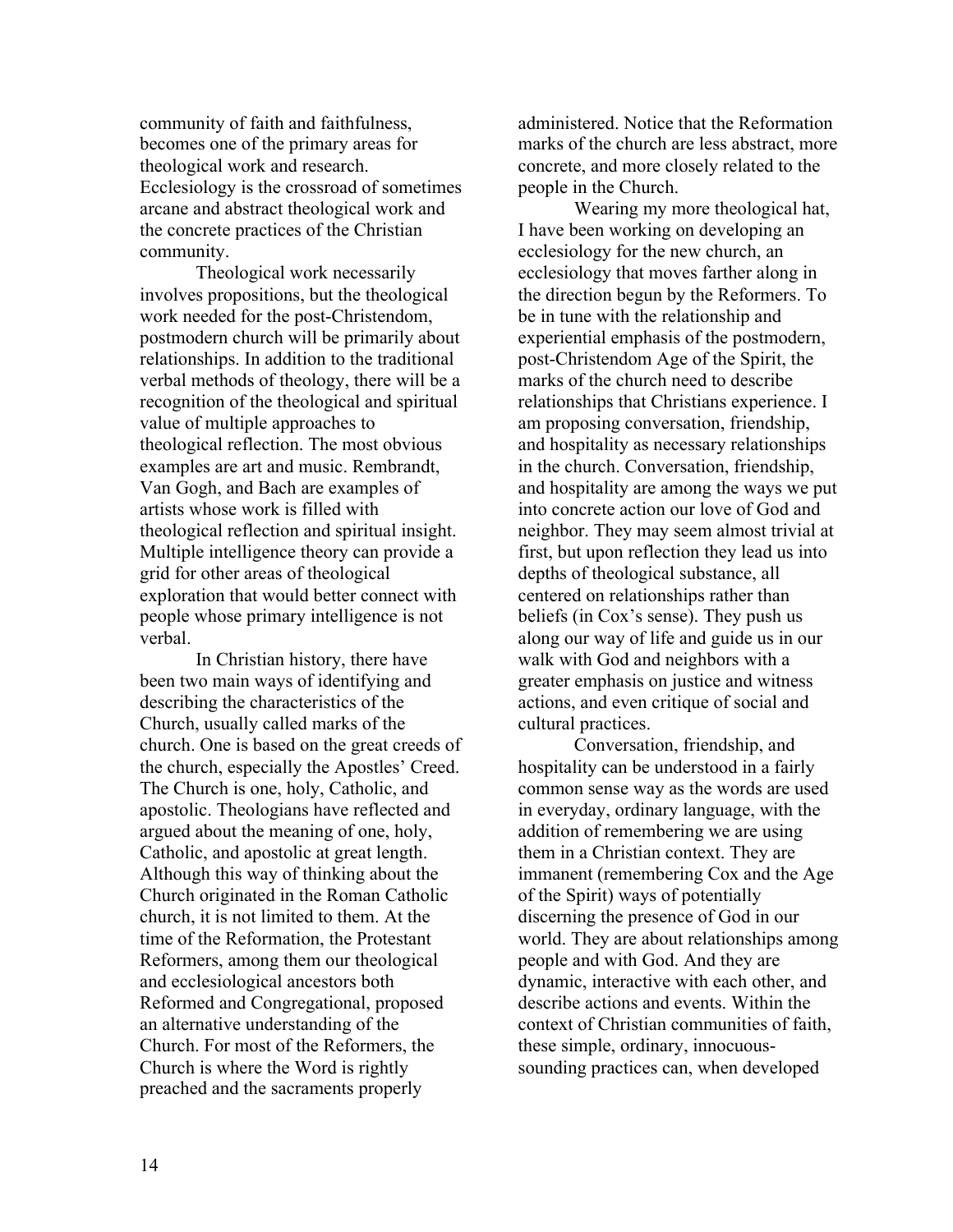theologically, become profound tools and practices of faith and witness.

Conversation: We are defined, in large part, by whom we choose as our conversation partners. We are Christian because we choose to take seriously conversations with God, Jesus, and the Bible as guides for our lives. We have conversations with others within our faith community, with visitors, with those of other faiths, with those out in the world. These are not casual conversations; small talk doesn't really count unless it leads to deeper conversation about meaning and purpose in life in the light of God's spirit of love. Among other characteristics of real and meaningful conversations is the willingness and openness to be changed by the conversation. Thus, conversations are a part of a continual process of growth and change, *metanoia* in theological terms.

When we choose to have conversations, real conversations, with those of God's children who are ignored or pushed aside by our culture, the conversation itself becomes a faithful witness that can be threatening. Rev. Will Campbell was a liberal Southern Baptist minister active in the civil rights movement of the 60's. A little later in life, he felt a calling to engage in conversations and get to know members of the Klu Klux Klan. Needless to say, these conversations generated a great deal of controversy, within and outside of the church. Campbell wanted to understand rather than demonize those who seemed to be enemies. Simple conversations are not always simple.

For Biblical grounding of the importance of conversations to a life of faith and faithfulness, we can look to Jesus and see who his conversation partners were. And we can notice that a great many of his conversations took place over a meal. For example, Jesus' 'Farewell

Discourse' took place around the table in the upper room on the night before Good Friday. There is a sense of communion in every deep and meaningful conversation, whether with God or with one of God's children. These kinds of conversation touch us deeply and feed our souls. On at least one occasion Jesus made sure the crowds gathered to hear him preach were fed. He created controversy by eating with notorious sinners. Many of Jesus' parables and teachings are set in the context of conversations. Jesus instructed us to love not just our neighbors, but also our enemies. Wouldn't loving our enemies begin with having a conversation with them?

The scriptures are full of examples of conversations. We have conversations in our faith communities all the time. However, we have reflected neither on either our actual ways of conducting conversations nor on how conversations can be understood theologically. In the post-Christendom, postmodern church, basic human and spiritual relationships like conversation take on a new importance and require new theological reflection.

Friendship: Conversations lead to friendships. Christian friendship is modeled on our relationship with Jesus. A Biblical grounding is found in John 15:15: "I do not call you servants [can also be translated as 'slaves'] any longer, because the servant does not know what the master is doing; but I have called you friends, because I have made known to you everything that I have heard from my father." (NRSV) As Christians, we must be audacious enough to claim this gift of friendship from Jesus. We recognize as friends those others who are also friends of Jesus, i.e. other Christians. But our friendship does not stop there. We acknowledge as friends other brothers and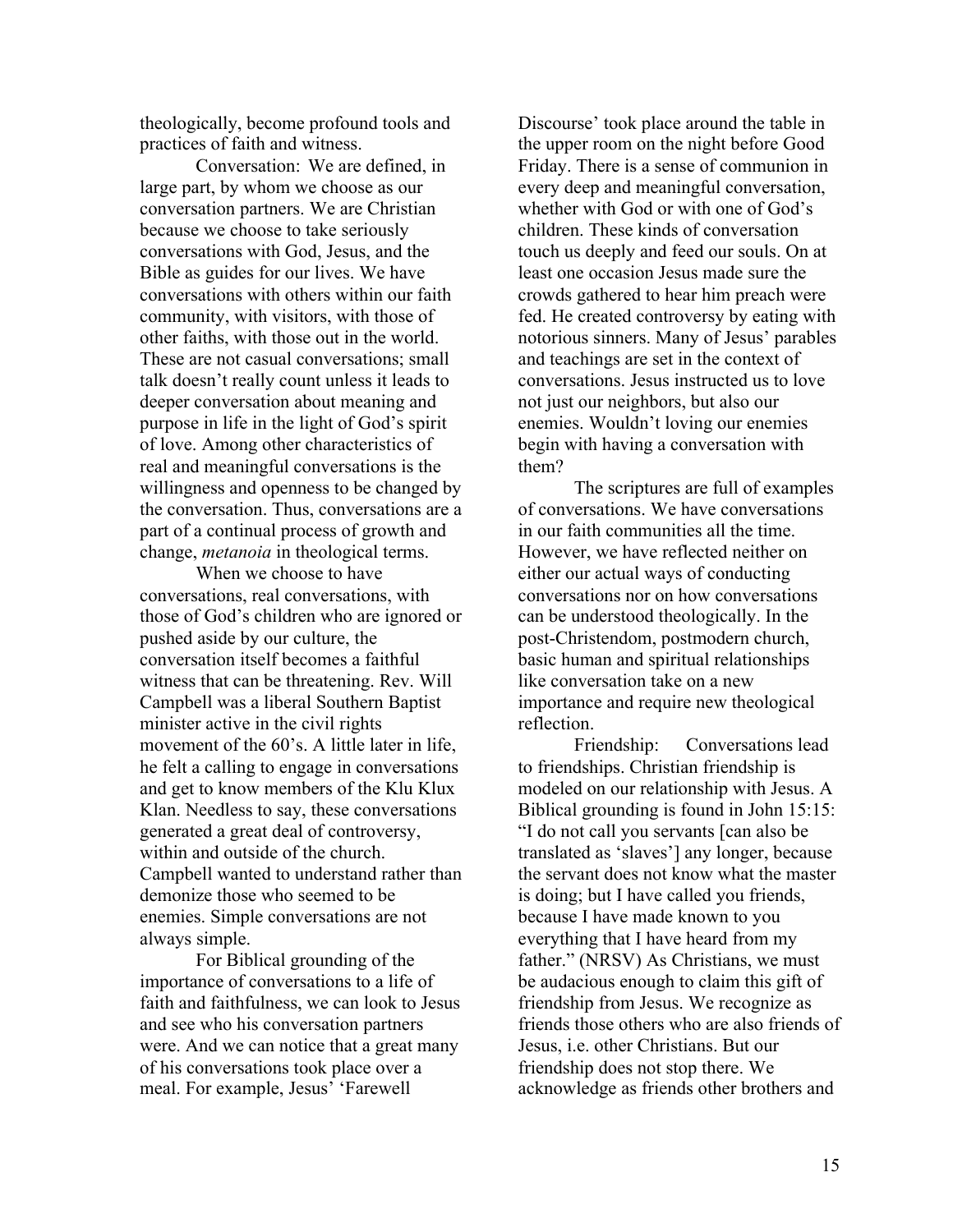sisters who are children of God, potentially the whole human race. Of course, practically we do not know the whole human race, but Christian friendship is an open friendship; we are open to friendship with any of God's children. This is quite a different understanding of friendship than that of, for example Aristotle, who thought real friendship could only be among equals, equals, that is, in terms of socio-economic status, education, etc. For Christians, the only thing that counts is that we are all children of God and all sinners, a very different conception of equality. Christian friendship gives us a basis for solidarity with all people, not just a subset of humanity defined by a limited vision. The concept of open Christian friendship has ethical consequences and actions beyond individual relationships that move into systemic applications of friendship to peace and justice issues.

Hospitality: Hospitality keeps our friendships and conversations from being limited to a closed circle. Hospitality has been a practice of faith going back at least as far as Abraham, who welcomed three strangers, one of whom may have been God. In the face of xenophobia (an unreasonable fear of strangers, people from other countries, or the unknown), Christians are committed to the practice of hospitality, welcoming friends and strangers alike. However, Christian hospitality is more than a passive welcome of those who come to us. Christian hospitality reaches out to embrace others, especially strangers and those who are marginalized and voiceless. We reach out in faith, knowing the 'other' is also a child of God. We bring them into our circles of friendship and engage them in conversations – the dynamic nature of these three marks of the church – knowing that God can mysteriously appear in the

guise of a stranger. Our practice of active hospitality leads us into paths of social service and witness for justice and peace. We cannot idly stand by while a brother or sister is treated unjustly.

These three, conversation, friendship, and hospitality, are marks of the postmodern, post-Christendom church. They function as yardsticks and guideposts by which we judge how we are doing at being and becoming a community of faith and witness, and which constantly draw us forward into new ventures of faithfulness and witness.

As marks of the church, i.e. as theologically grounded characteristics of the church, conversation, friendship, and hospitality can be used to generate questions both for reflections on how we are doing currently and for concrete directions we may move in the future. Just a few examples: Are we having conversations with God? Are we listening to what our still-speaking God is saying to us? Are we having deep spiritual and theological conversations with each other within the congregation? Are we having conversations about meaning of life kinds of questions with members of our larger community and with strangers? Are we listening to the soft voices in our community that are often ignored and overlooked? Are our friendships developing and deepening? Is our friendship with Jesus growing? Are we making friends with strangers? Are our friendships open? Who do we need to reach out to with a hand of friendship? Is our hospitality more than saying welcome on Sunday morning – as important as that is? Does our hospitality and welcome of strangers move beyond small talk and offer the possibility of Christian friendship? Are our practices of conversation, friendship, and hospitality grounded in and informed by our Christian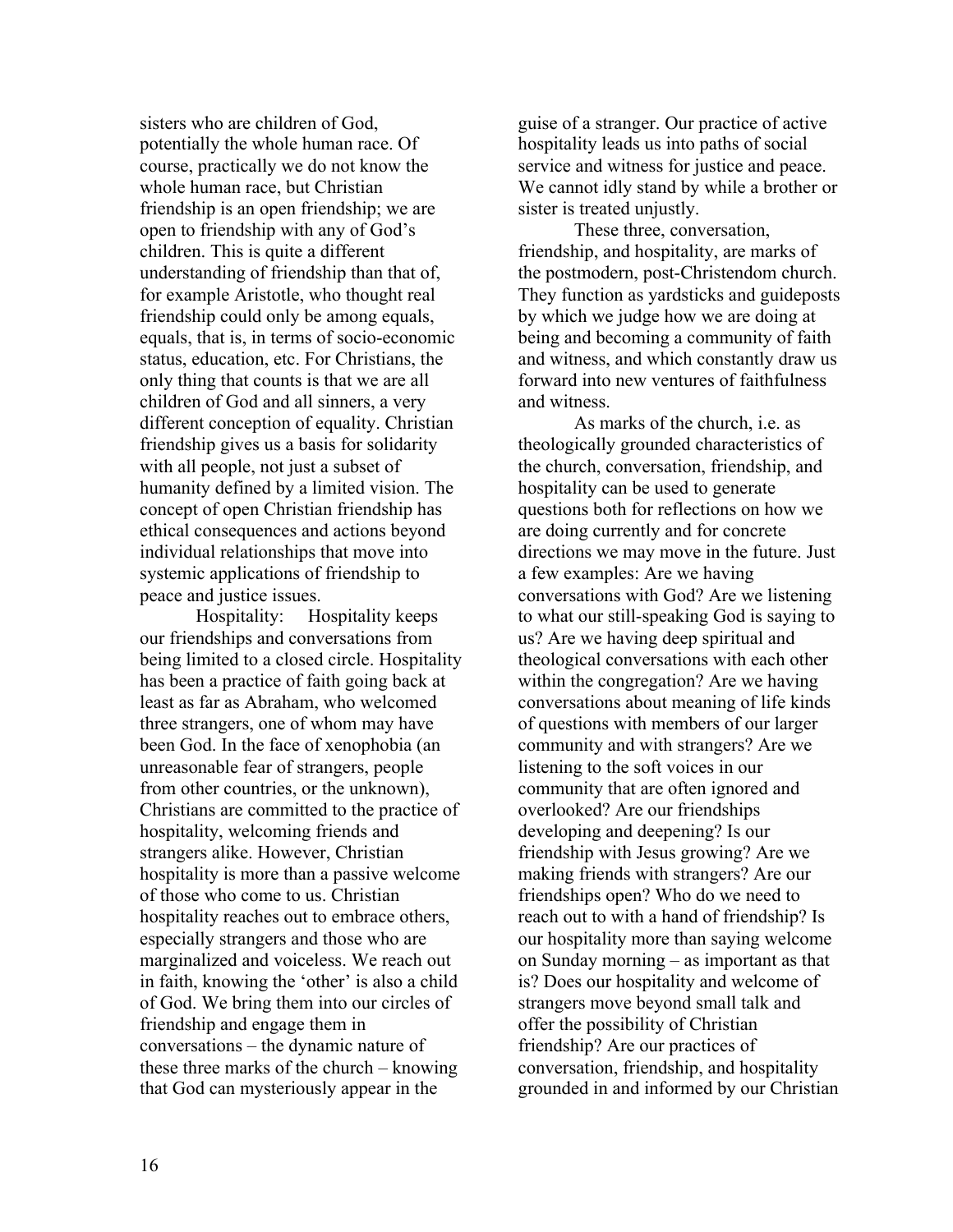faith? If not, we have nothing distinctive to offer that could not be found in other social and service groups. Questions like these help us to evaluate and reflect on programs and practices of the church in ways that are theologically and spiritually grounded in our vision of the church; they can also guide us in faithful directions when we are exploring new programs.

#### E. Summary

The preceding sketch of our contemporary context and of a new vision for the Church provides parameters that need to be filled in with specifics by communities doing the hard work of building communities of faith for a new age. It is easy to be distracted by peripheral issues and to avoid the difficult work of building foundations for new communities by jumping ahead too soon. It is also easy to look backwards with sadness and grief for what has been lost rather than to look forward with hope to the new pathways God is calling us to walk, a way of relationships rather than propositions and of faith rather than belief, a way of spiritual exploration and questioning, a way of new and renewed communities of faith characterized by conversation, friendship, and hospitality.

### V. Recommendations and Resources

A. Key Concepts

Several key concepts from the preceding analysis need to be kept in mind as we move to recommendations for the congregation. They provide parameters within which we must to work if we are to have a chance of success.

*Post-Christendom*/end of Christendom and *postmodernism*/end of modernism describe the massive social and cultural changes we are going through, the wilderness around us, if you will. The distinction between *faith* and belief, and

the growing emphasis on faith experience over belief (propositions), is a sign pointing us toward a fruitful path. Another sign pointing the same direction reads *relationships*. Relationships in the church, and from the church reaching out into the world, are characterized by *conversation*, *friendship*, and *hospitality*. These seven words give us guideposts for the way ahead. (It's a nice coincidence that seven has sometimes been considered a holy number.)

#### B. Recommendations

I have grouped my recommendations into five categories: five primary recommendations; spiritual and theological grounding; relationships, both internal to the congregation and external relationships; nuts and bolts issues; and several things related to Mark as pastor. These recommendations are intentionally written in a rather directive way, rather than with the qualifications an academic approach would require. They are meant to be a stimulant and to provide a starting place, to be adapted and modified through discussions, conversations, and additional perspectives.

1. Primary Recommendations The first two recommendations flow out of the changed context of post-Christendom and postmodernism.

a. Faith Conversations We need to develop, and help our people develop, skills and comfort in speaking about our faith in personal, experiential ways. This may mean some of us need to develop our skills in listening to God's voice. (See section 2 below.) We talk about God as "still speaking" in the UCC, but we haven't talked much about how we listen to the still-speaking God. A prerequisite of sharing our faith is being able to identify and name the ways God is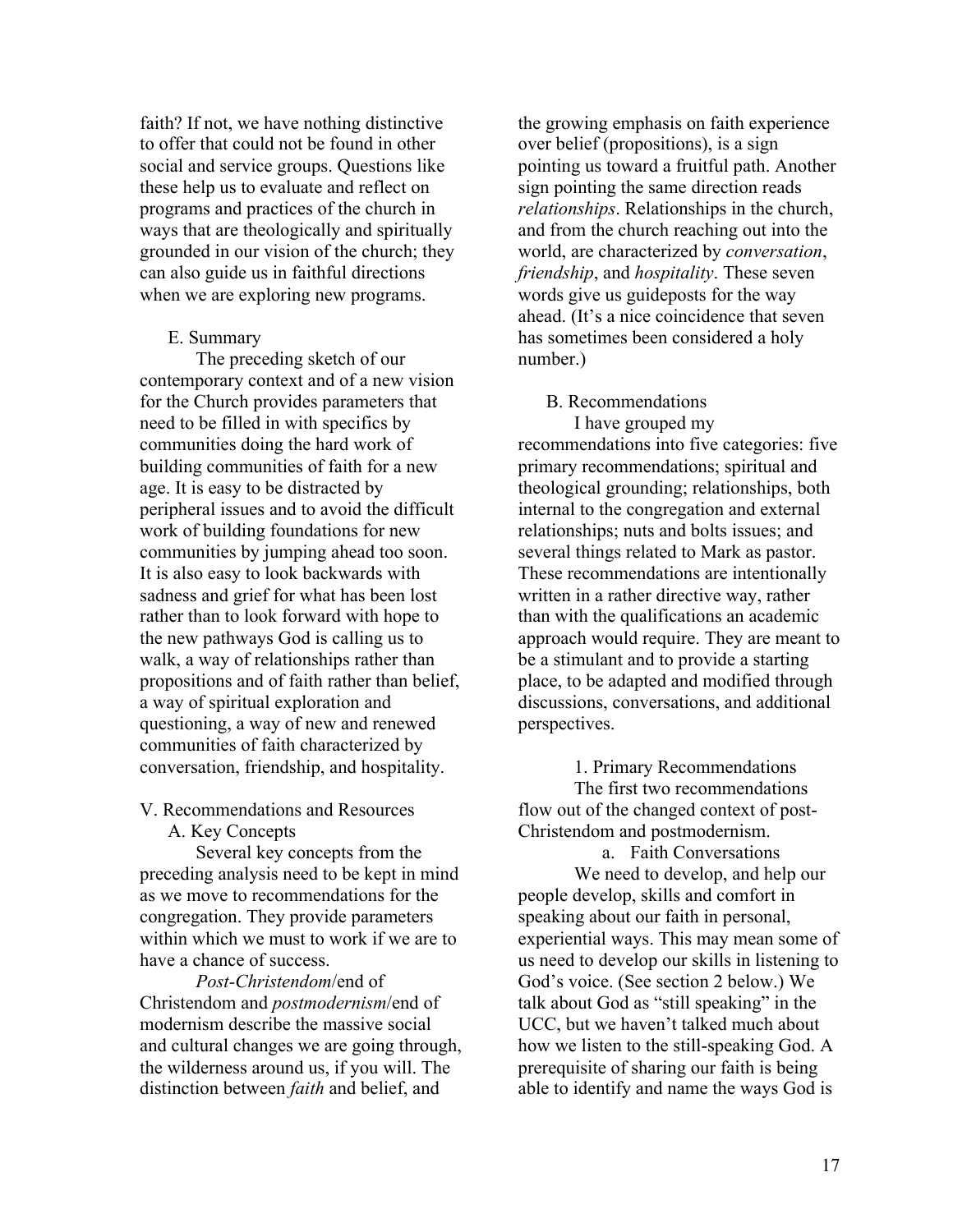present in our lives. I think many people in the Waterville church can do this already, but we are reticent to talk about God acting in our lives and our world lest we appear pushy about faith. We need to learn to have genuine, open-ended conversations about faith and issues of finding personal meaning in our lives.

b. Invitation We must learn how to invite people into conversations about faith, which of course means we must be able to talk about our own faith and how it gives meaning and direction to our lives; thus the first recommendation. Because social forces and expectations in Christendom pushed people into our churches, we have not needed to issue invitations to participate in church life. We have a 1700 year gap in our traditions, the era of Christendom, and invitation has not been a skill we have needed in congregational life. Because so many of our members, especially in the Waterville church, are highly educated in good schools, we have drunk deeply of modern rationalist skepticism about traditional expressions of faith. We are reluctant to speak publicly, and often even privately, about our personal faith, because we fear being put in the camp of people whose approach to faith is closed and rigid rather open and growing.

We need to develop skills and experience inviting members of the community, some of whom are family, to participate in the life of our congregation. (A corollary: We must have events that appeal to and meet spiritual needs of spiritually hungry people in our community. See later recommendations on listening for spiritual needs and initiating appropriate programs.) Both invitation and personal faith-sharing are skills that can be learned. As a congregation and as individuals, we need to make a

commitment to learn these skills, yes for the sake of the survival of our congregation but more importantly for the communication and sharing of the Good News to a spiritually hungry world.

My first two recommendations are to develop ways of teaching and learning the skills of personal faith-sharing and invitation.

c. Discipleship and Commitment

My third recommendation is not as focused. We need to develop and encourage a congregational culture of discipleship and commitment. The Waterville church has a history of being very staff-dependent. There is no lack of good ideas, but there is a lack of people willing to work together on implementing them. The general expectation is that the church staff will do the implementation. This micro-cultural expectation must change. But this is not something that can be addressed by a discrete program. I know we have lots of good people who are involved in lots of activities outside the church for the betterment of our community; many of these activities could even be characterized as ministries. Our task is to challenge a few of our people to put the same energy into their church. Church leaders need to lead by example here because positive examples are contagious. Negative approaches, "You aren't committed enough to …," are selfdefeating. People must be enticed, even seduced, into commitment and participation in joyful, fun, and meaningful ministries, activities, and experiences. Once again, social and cultural changes around us make this difficult. Economic and social factors have led to more two-earner households, and life just seems to be busier than years ago. In spite of these factors, we have some very committed leaders. But we need to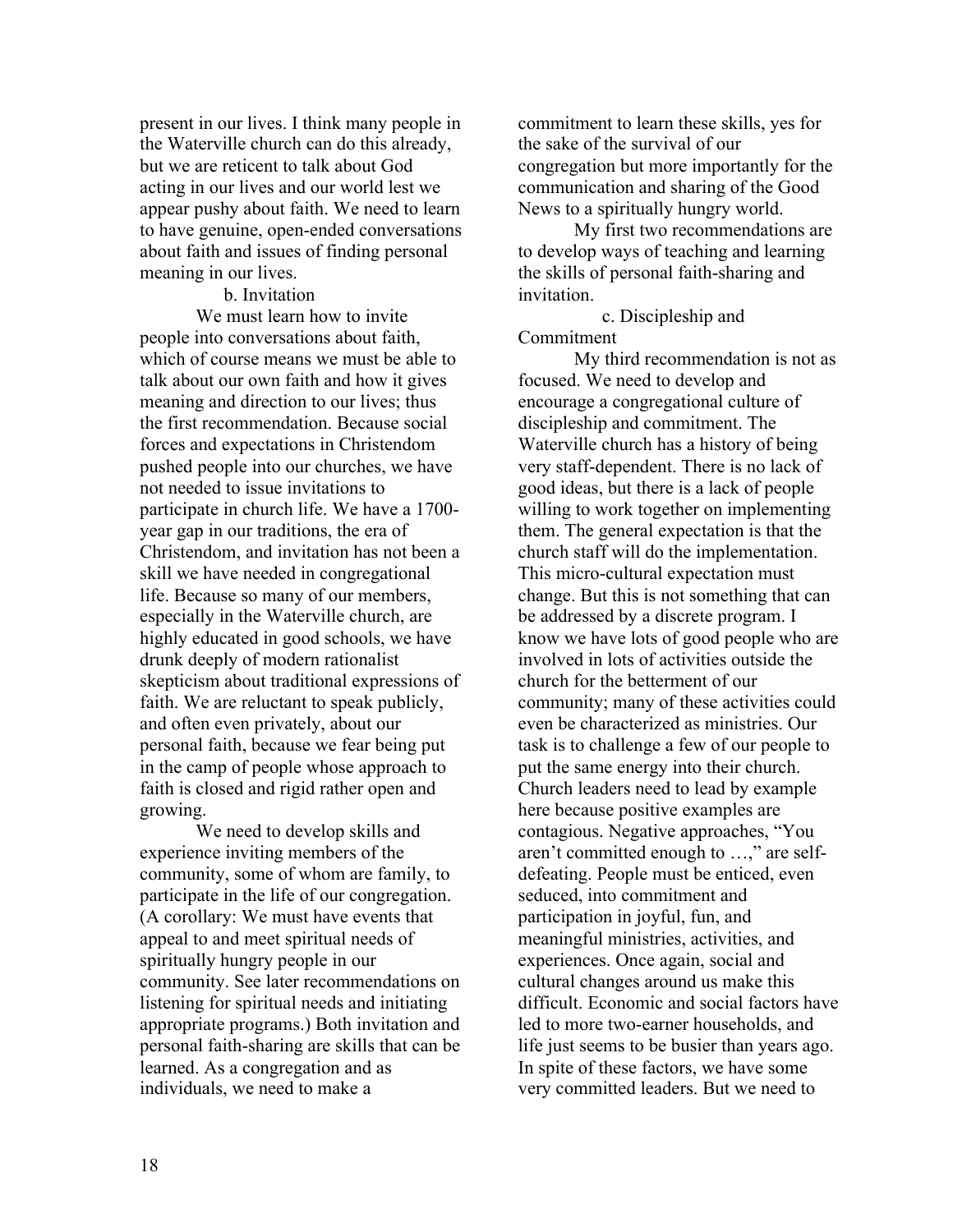draw more people into leadership circles, making sure they are open rather than closed, and that new ideas are taken seriously. "We've never done it that way before" is no excuse. In fact, if we have done it that way before, we probably need to change.

Involvement of lay people in the ministries of the church is grounded in the Reformation concept of the priesthood of all believers. All Christians are called to ministries within and outside of the community of faith, not just ordained clergy. While the primary ministries of most Christians will be in their secular vocations, they also have places and responsibilities for ministry within the community of faith. A firm grounding within the faith community will become even more important in helping lay people understand and respond to their vocational callings in an increasing secular society and culture.

My third recommendation is for church leaders to exemplify and develop commitment and discipleship.

d. Identity, Vision, and Purpose The next area for discussion centers around questions of identity, vision, and purpose. We need to own who we are and articulate our aspirations, what it is that pulls us forward toward God's kin(g)dom. We center the life of our faith community around God as known through Jesus the Christ; we are unapologetically Christian. We are theologically liberal; some would use the word 'progressive,' but I worry about excluding people who would not describe themselves as politically progressive. We are committed to social justice, e.g. our Open and Affirming stance and our support of Kennebec Valley Organization, and to social service, e.g. the homeless shelter and the Evening Sandwich Program. We wish we were more diverse –

economically, socially, educationally racially, etc. We must be open and honest, and true to our deeper understanding of who we are as a community of faith. In other words, we must be authentic. The importance of authenticity cannot be overstated; people skeptical about churches seem to have a well-developed nose for artificiality, pretension, and inauthenticity.

My fourth recommendation is to find ways to develop and articulate our vision of who we are and where God is calling us to be and to act, culminating in a relatively short, succinct, concrete statement. This statement then would become the basis for a snappy, memorable one sentence or phrase summary of our identity, purpose, and mission.

e. Embody Hope

Based on our vision we can develop a positive narrative of hope for the future. No one wants to join a dying or self-serving institution. We are a congregation with a long and faithful history of ministry gradually finding our path into new ways of being the church and the body of Christ for the  $21<sup>st</sup>$  century. With the new contexts of the end of Christendom and of modernism, the old ways of doing things have declined, as we all know, and we grieve the loss of what was once so successful. The temptation is to have a narrative of failure. A more constructive, and more faithful, course would be to use a Biblically-based narrative of loss and grief and even death. What once was is dying and almost gone. But as faithful people we know that death is not the end. With faith and trust in God's promises, we can affirm in concrete, practical terms that we look forward to resurrection and new life. This is not easy. We have to ask ourselves deep questions about faith. Do we really believe in resurrection and new life? Can we as a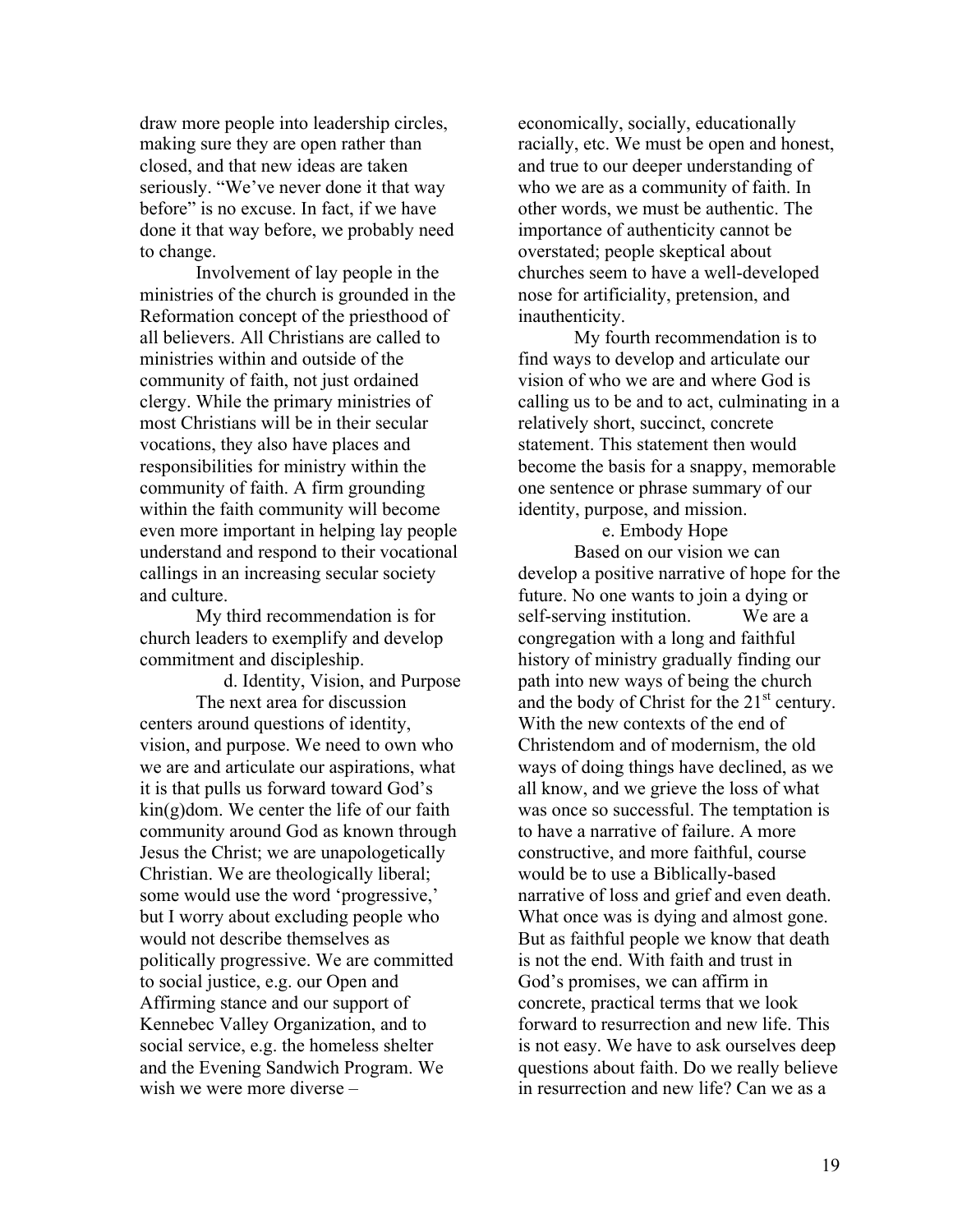community of faith experience resurrection and new life? If we do not believe in resurrection, there is no point in looking for signs of new life.

I think the Waterville congregation is in a 'Holy Saturday' time. A few years ago, when people began to realize the extent of the decline in membership, finances, etc., we were at Good Friday. Maybe, to prepare ourselves to move on, we need formal ways of lamenting our losses, acknowledging our grief, and placing ourselves in God's hands. Then we may be more ready to discuss new life, new signs of God's kin(g)dom sprouting among us, new callings for faithful ministries of witness and service. When we identify signs of new life, we can incorporate them into a vision we will naturally share with joy and enthusiasm.

My fifth recommendation is twofold: hold a celebration of life/funeral service for the 'old' Waterville church, and develop a narrative vision of resurrection and Easter for the congregation.

My remaining recommendations are more concrete, less global. However, in order to have success in working on them, they must be tackled in the context of the larger issues of the previous recommendations.

2. Spiritual and Theological **Grounding** 

Provide and make people aware of opportunities for hands-on mission work; the Honduras mission trips and Habitat for Humanity are both examples, as is the Evening Sandwich Program. This may seem like an odd way to begin discussing spiritual and theological grounding. However, for people who are not comfortable discussing faith issues directly, direct participation in mission

work, along with reflection on experiences of relationships with local people, provides a concrete way of beginning to articulate basic spiritual and faith commitments. For some, the spiritual and theological underpinnings of our ministries are best approached in concert with concrete, hands-on activities.

For others, the more traditional formats of Bible studies, book studies, meditation and prayer groups, etc. will help them form and articulate their faith. Yet we cannot just do them in the same old way. If these traditional avenues of faith formation and development are done with self-conscious awareness of our changed cultural and social contexts, they will be transformed in ways we might not imagine. Traditional Bible studies in many congregations have a well-deserved reputation for being conservative in the worst sense of the word – closed, dogmatic, not really open to questioning, etc. Luckily, the Waterville congregation has a head start with the existing Bible study group. The congregation needs more groups through which both members and non-members can discover, uncover, and construct the foundations of their faith.

In addition, every meeting of a committee, task force, or group within the congregation needs to work, in a small way, on spiritual and theological grounding in every meeting, speaking out loud how what the group is doing responds to God's calling and of how its work fits in with the larger vision of the congregation. This will involve more than pious platitudes and a prayer. Genuine spiritual sharing will build relationships within the groups and with God. Gradually, small and regular steps will result in a better understanding of how the church is more than a service club as it listens to the stillspeaking God.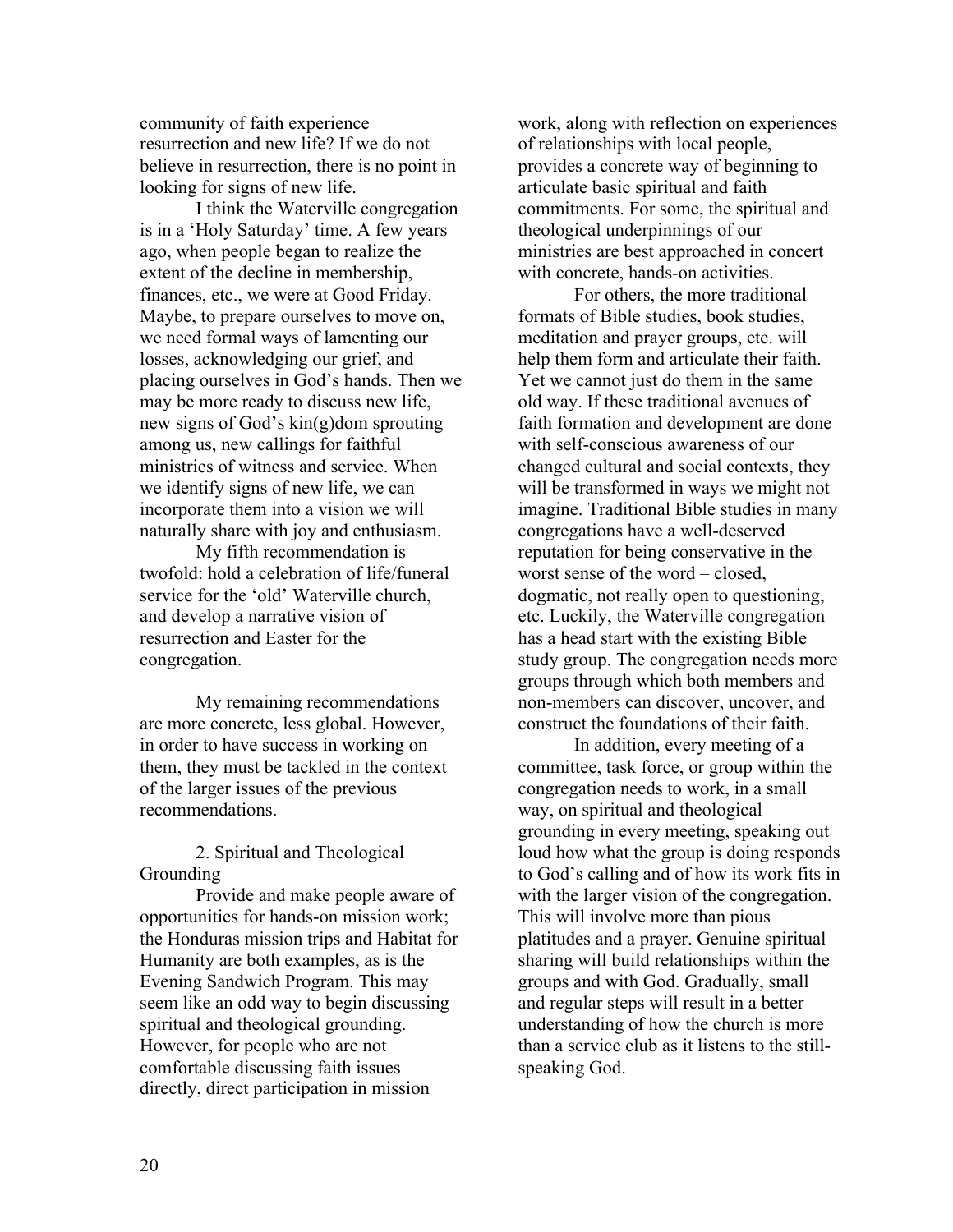3. Relationships Provide places and times for conversations, friendships, and hospitality.

a. Internal Relationships Incorporate a time of relationshipbuilding in every meeting, along with the spiritual component just mentioned. This could be done through a brief time of checking in with everyone present about what is going on in their lives. A second round might offer opportunities to share where people experience God at work in their lives or to share a spiritual issue they are wrestling with. Some small groups and Bible/book studies might have these as their primary purposes.

The micro-culture changes discussed above are a difficult challenge, one which cannot always be tackled directly. Becoming less staff dependent, invitational, committed, enthusiastic, and affirming of personal gifts will not happen because of a specific workshop or program. These changes in how we operate and how we relate to each other will happen as the cumulative effect of thousands of small decisions to act in new ways. They need to be identified, named, and celebrated.

Relationships are developed through informal encounters, not just in formal settings. Times need to be provided for informal conversations to allow the possibility of new relationships among people associated with the congregation. Coffee hours can be one setting, as can informal meals together. The danger of these informal times is that newcomers and strangers can be unintentionally left out of conversations. I lost count of how many times I was warmly welcomed as a visitor during the Passing of the Peace in worship and then completely ignored at the coffee hour. Informal times are great ways of initiating relationships, but those familiar with the congregation need to be

sure to take the initiative with strangers. This is hospitality at its most basic level.

b. External Relationships Another recommendation, alluded to earlier, is to listen in a systematic way to members of the larger community of the Waterville area. What are the greatest needs – both spiritual and other needs? How can the congregation help meet those needs? This is an Easter ministry of new life, service and witness, not survival a little longer on the cross.

As we move further into the post-Christendom, postmodern age of faith, new possibilities for prophetic ministry will open up. Some specific local possibilities may arise out of listening to and for the needs of the community. Others may involve larger issues, such as pursuing designation as an Economic Justice Congregation. In this new era, there is a greater interest in personal participation in programs of service, justice, and witness. The church of the future will be more focused on outreach than on its own survival, more critical than supportive of the status quo, because we have caught a vision of God's kin(g)dom and know how we fall short.

We can learn from others beyond the UCC. We should explore affiliating with the Convergence movement, which has UCC and other mainline participation in addition to progressive evangelicals, i.e. evangelicals whose theology is open and inclusive and congruent with ours, progressive Roman Catholics, some people from Anabaptist traditions, and progressive ethnic churches. We can learn from Evangelicals, Anabaptists, and ethnic churches who have invitation and faithsharing as strong parts of their traditions and who have developed skills for survival in indifferent and even hostile environments.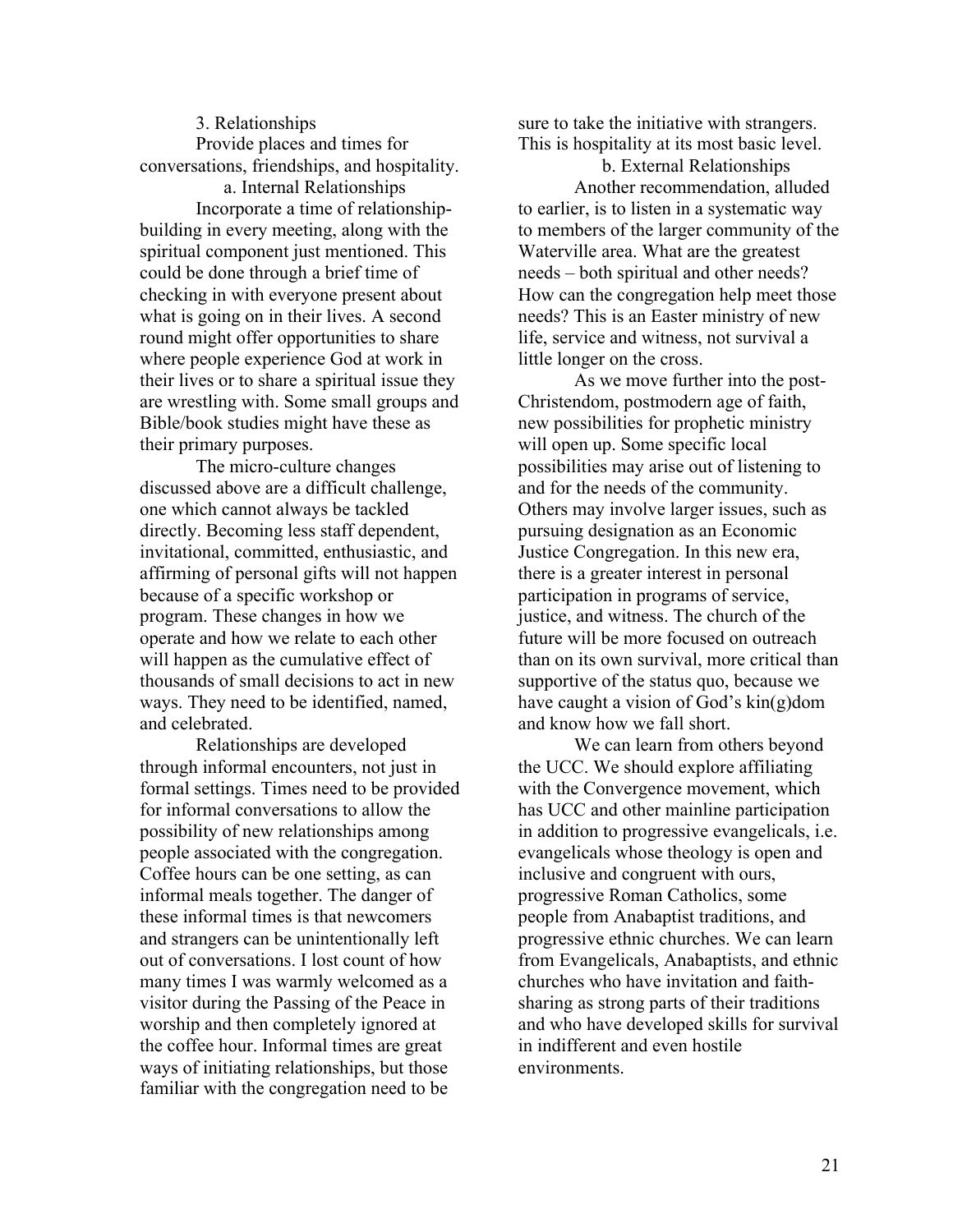We can enroll in programs from the UCC-affiliated Center for Progressive Renewal to be in contact with and learn from other congregations similar to ours who are wrestling with similar issues.

We need to explore closer relationships with nearby UCC congregations. The Waterville church has historically been looked to as a leader in the area. Perhaps the time will soon come for more formal, closer relationships. This could take the form of a 'larger parish' with shared ministerial and other staff along with coordinated staff hiring, with some staff responsibilities across the cooperating churches. Or it could take the form of one congregation in multiple locations. However, we should not let other congregations, if they are stuck in modern and Christendom models for church life, keep us from moving ahead.

#### 4. Nuts and Bolts

We need to know the assets of the congregation: human resources: skills, interests, passions; financial resources: current giving, trust funds, estimate of potential giving (recognizing that most of the models for estimating giving were developed in the Christendom, modern era and during a time when income inequity was not squeezing the middle class, the source of most funding for local churches). Lastly, the building is an asset, a place that can be used for housing ministries consistent with the overall vision of the church. A growing trend seems to be two or more congregations sharing the use and expenses of one building – as happened on a temporary basis here with St. Mark's Episcopal church. One UCC congregation has partnered with a synagogue and a mosque to build a common campus as an interfaith witness. I know the building is also a liability because it is not the building that would be best suited for the

needs of the congregation at the current time, but it is still an asset that could be put to creative use for the good of the community. When assessing assets, whether building or financial or human, it is important to consider their uses for ministry and not be in a survival mode, which is why the previous recommendations are important.

The current committee structure of the congregation will need to be revised for a new day. The By-Laws will need to reflect the new emphasis on relationships and take account of the ways people are willing and able to participate. The new Maine Conference structure is one attempt to do this; the Yarmouth congregation has also restructured itself in a creative way. I would see, for example, more task forces with specific projects and a limited lifespan. While it may be tempting to jump in and tackle revising the By-Laws, it would be better to do this after some of the other recommendations have been worked on. New possibilities should not be foreclosed prematurely. The vision work is especially important because the vision will shape what kind of institutional structure will be most appropriate.

Style issues: We have been operating mostly in 20th century mode. With the electronic distribution of the newsletter and more use of the congregation's Facebook page things are improving. Are there further improvements that can be made with electronic communications and social media?

We need more diversity in worship music. I know some have strong objections to most praise music, objections I share. There is a wealth of other contemporary music, some in a classical vein (which we have done some of), some from communities like Taize and Iona, and other contemporary religious songwriters,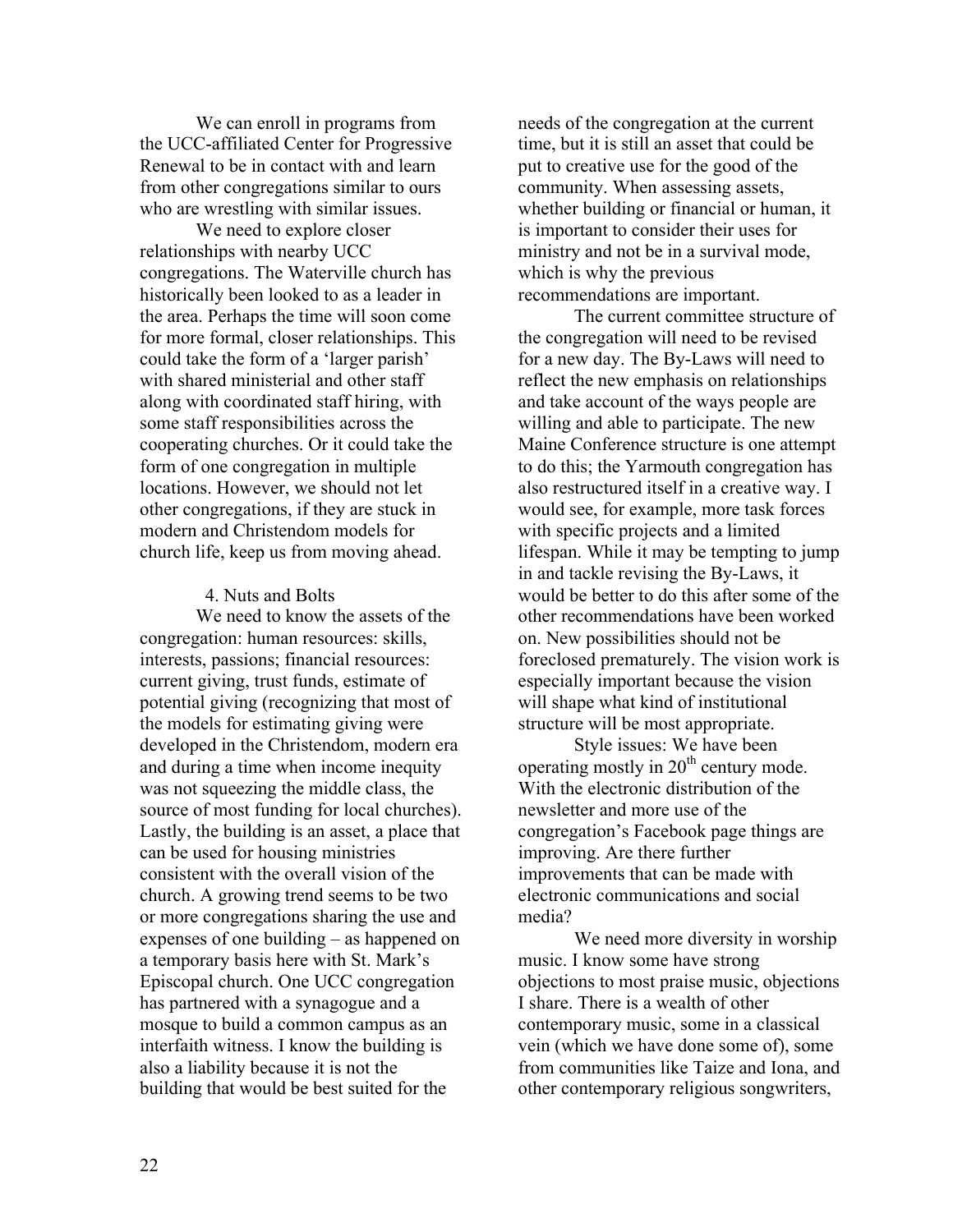many of them progressive evangelicals. It is important that the music be consistent with the congregation's vision, theological commitments, and style, or in other words authenticity applies to music too.

#### 5. For the Pastor

Leading a congregation and giving pastoral care through a time of change is a particularly difficult time for pastors. Here are some things the congregation could do for Mark. Some will renew and deepen his professional skills; some will help him keep his sanity.

Since I have become Scholar in Residence without regular Sunday responsibilities, I have worshipped in a number of different congregations. I have learned something from all of them, and visiting them has helped me gain perspective on what is happening in Waterville. Mark, and the congregation, would benefit if he had opportunities to visit and worship with, particularly but not limited to, forward looking congregations. Perhaps once a quarter might be appropriate. This would be work time for Mark, not time off, and that would need to be communicated to the congregation.

Mark needs time to develop and nurture relationships with visitors to worship and with potential visitors in the community. This necessarily means less time spent with church members. Lay leaders need to be united in explaining to the congregation the importance of the pastor's work with individuals outside the church.

Whether or not the congregation becomes part of a Center for Progressive Renewal program, they have training programs Mark could benefit from. CPR is one of the few organizations that has an understanding of the current crisis of the larger church. Thus their programs are

more directly relevant to and more easily usable in our situation.

Find ways to affirm Mark and his ministry. One way is to celebrate important lifemarker events such as anniversaries of ordination and anniversaries of service to this congregation. Congregations that are known for a succession of successful pastors help their pastor grow into great pastors. There is no reason the Waterville church cannot be one of them.

One more recommendation related to Mark: A weekend off, maybe twice a year, not to be counted against vacation time. One of the joys of this year has been having the opportunity for weekend visits with family. Upon reflection, I realized that I was not able to attend Parents' Weekends when my children were in college because that would have meant taking a whole week's vacation. (This was before I was serving in Waterville.) Parish ministry is a demanding and stressful occupation with long hours, often when most of the rest of the world has time off. An occasional weekend off would come at small cost for the church and would be a great benefit for Mark and his family life.

C. Selected Resources Center for Progressive Renewal Convergence movement – Brian McClaren, Doug Paget, & others Post-Vatican II discussions revitalized with Pope Francis Contemporary faith statements Convergence Phoenix Declaration

#### Books:

Molly Baskette, Real Good Church: How our church came back from the dead, and yours can, too

Norman Bendroth, Transitional Ministry Today